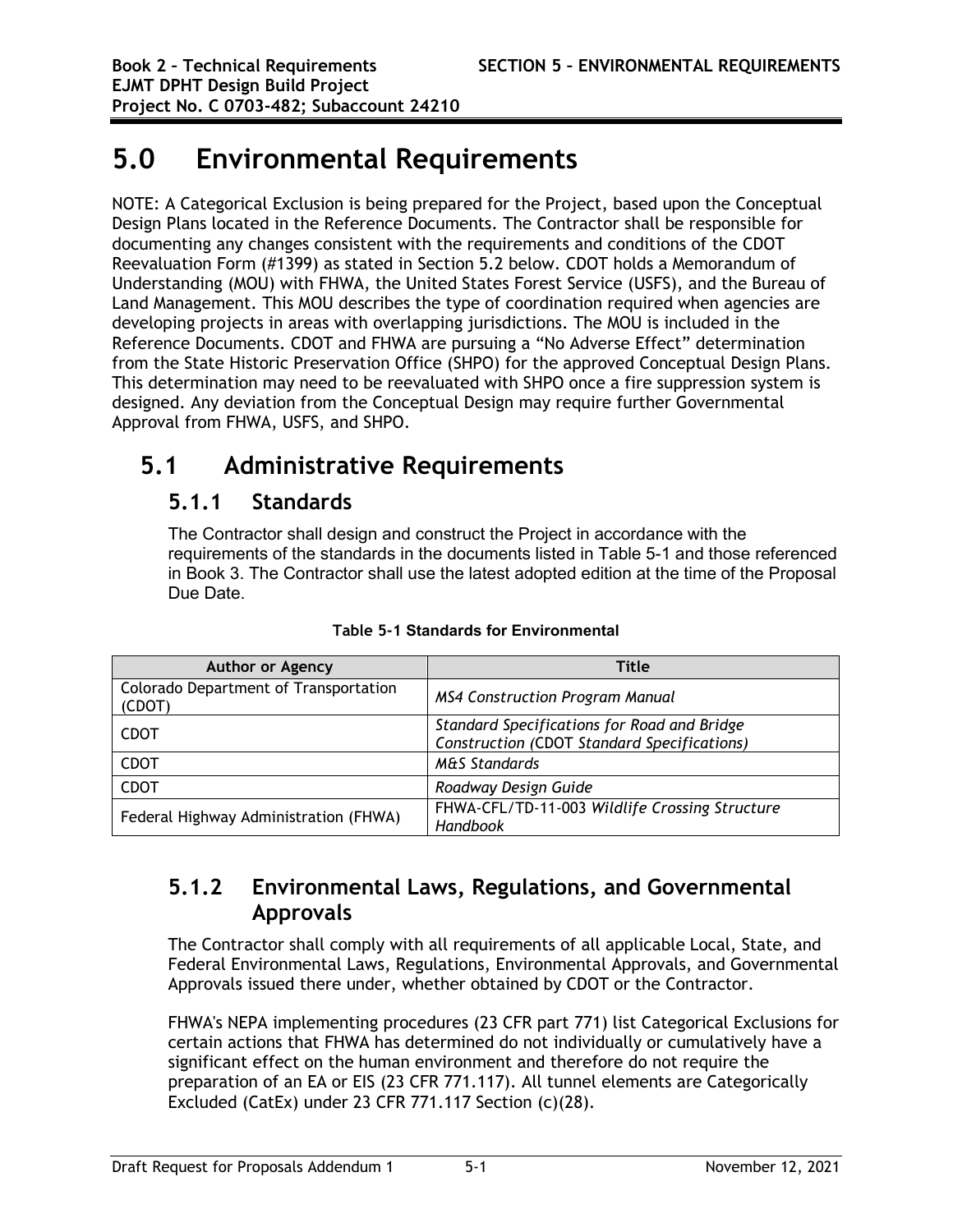The Contractor shall be responsible for implementing required control measures, minimization of environmental impacts, and mitigation measures to minimize environmental harm from the Project. The Contractor shall minimize both environmental impacts and impacts to adjacent property owners as design decisions are made in task force meetings or milestone review meetings, and provide documentation of the decisions to CDOT as defined in Book 2, Section 3.

# **5.1.3 Submittals**

All submittals shall be prepared, reviewed, and submitted in accordance with the requirements set forth in Book 2, Section 3.

# **5.2 Environmental Management**

## **5.2.1 Environmental Compliance Manager**

The Contractor shall employ an Environmental Compliance Manager (ECM) on the Project who shall report directly to the Design Build Project Manager. The ECM shall have experience with environmental documentation and implementing requirements that result from Environmental Impact Statements, Environmental Assessments, Categorical Exclusions, and all associated documents.

The ECM shall:

- 1. Monitor and ensure full Project compliance with all Environmental Laws, regulations, and Governmental Approvals, including Permits, design, construction, Technical Criteria, and operations.
- 2. Ensure the implementation of all the environmental, design, construction and operational commitments, and all conditions necessary to achieve the environmental approvals for the Project.
- 3. Perform formal reviews of changes, design changes, and field design changes to confirm compliance with all Environmental Requirements.
- 4. Serve as the primary liaison between the Contractor and CDOT on environmental issues during design and construction.
- 5. Be the lead responder to any noncompliance findings issued by CDOT, the Quality Manager, or the ECM in the case of self-reporting, for the construction Work.
- 6. Respond to all noncompliances to the Environmental Requirements regardless of severity.
- 7. Shall conduct final QA/QC reviews on all environmental submittals prior to submittal to CDOT.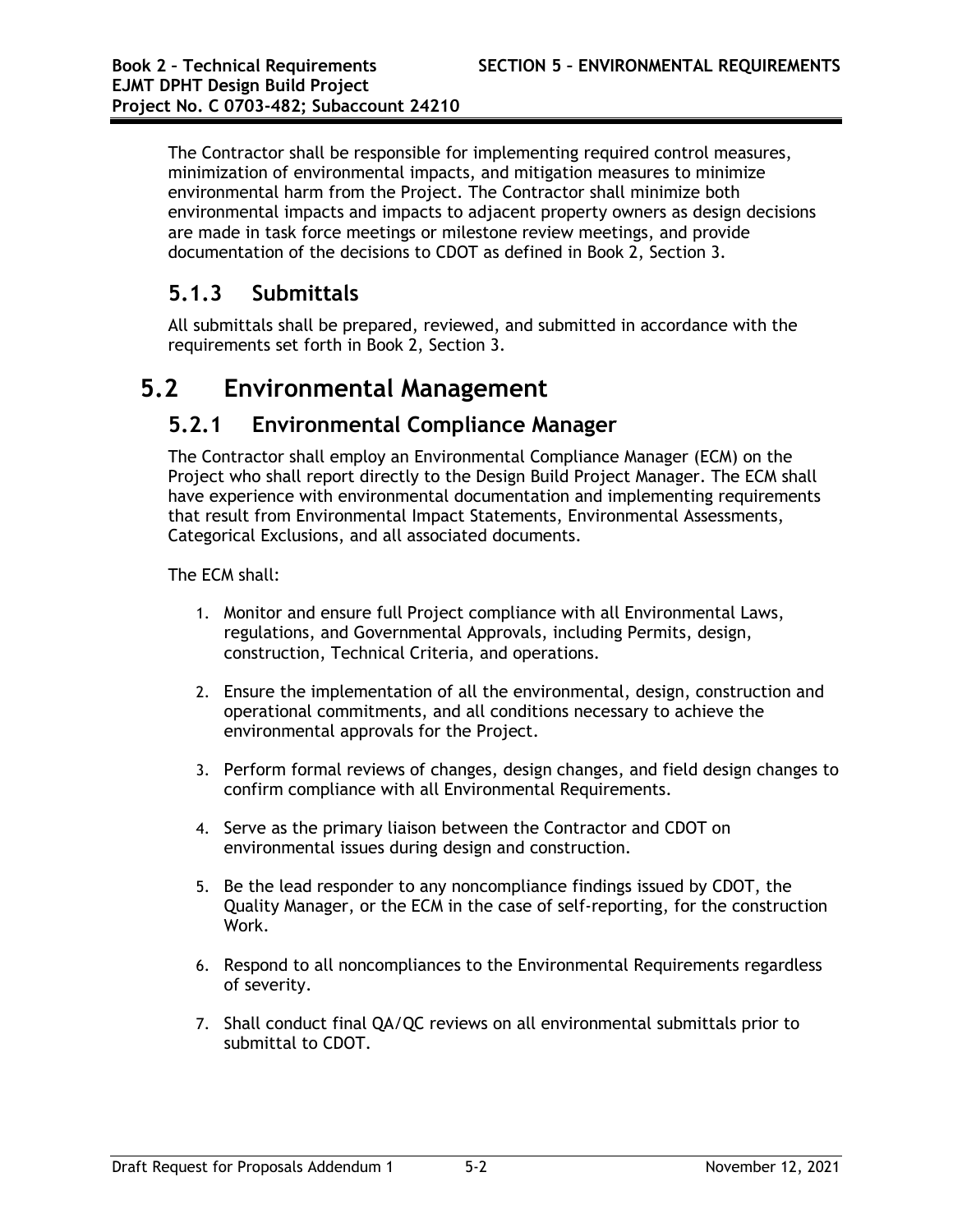- 8. Have the authority to stop construction if Work Activities violate Environmental Laws, regulations, or Permits; or if they potentially jeopardize human health and safety.
- 9. Implement quality improvement strategies to reduce the number and severity of noncompliance to the Environmental Requirements.
- 10. Lead a field review with CDOT to review the Project and environmental issues every month during the construction period.
- 11. Write and submit any updates to the Environmental Compliance Work Plan (ECWP) for Acceptance.
- 12. Provide a Mitigation Completion Report that documents and certifies the completion of all Environmental Requirements for Acceptance prior to Final Acceptance.

# **5.3 Environmental Compliance Documentation**

## **5.3.1 Environmental Compliance Work Plan**

The Contractor shall prepare an Environmental Compliance Work Plan specifically identifying all of the environmental compliance requirements for the Project, and the Contractor's approach for complying with those requirements. All post-construction monitoring requirements shall be identified. The Draft Environmental Compliance Work Plan shall be submitted to CDOT for Acceptance within 30 days after NTP1. A Final Environmental Compliance Work Plan shall be submitted to CDOT for Acceptance no later than 30 days prior to NTP2. Acceptance of this Work Plan will be required as a condition for issuance of NTP2.

The Environmental Compliance Work Plan shall include a description of the process for tracking environmental commitments throughout the duration of the Work by the Contractor. The Contractor shall employ and utilize an Environmental Manager on the Project. The Environmental Manager shall lead a field review with CDOT environmental staff to discuss environmental issues during active construction periods. The Environmental Manager shall have the authority to stop construction if Work Activities violate Environmental Laws, jeopardize human health and safety, or do not conform to Contract requirements.

The Environmental Manager shall update the Environmental Compliance Work Plan regularly and document any pertinent discussions that occur during the environmental field reviews. The updated Environmental Compliance Work Plan shall be submitted to CDOT for Acceptance.

A Final Environmental Compliance Work Plan shall be submitted to CDOT for Approval as a condition for Interim Acceptance of the Project.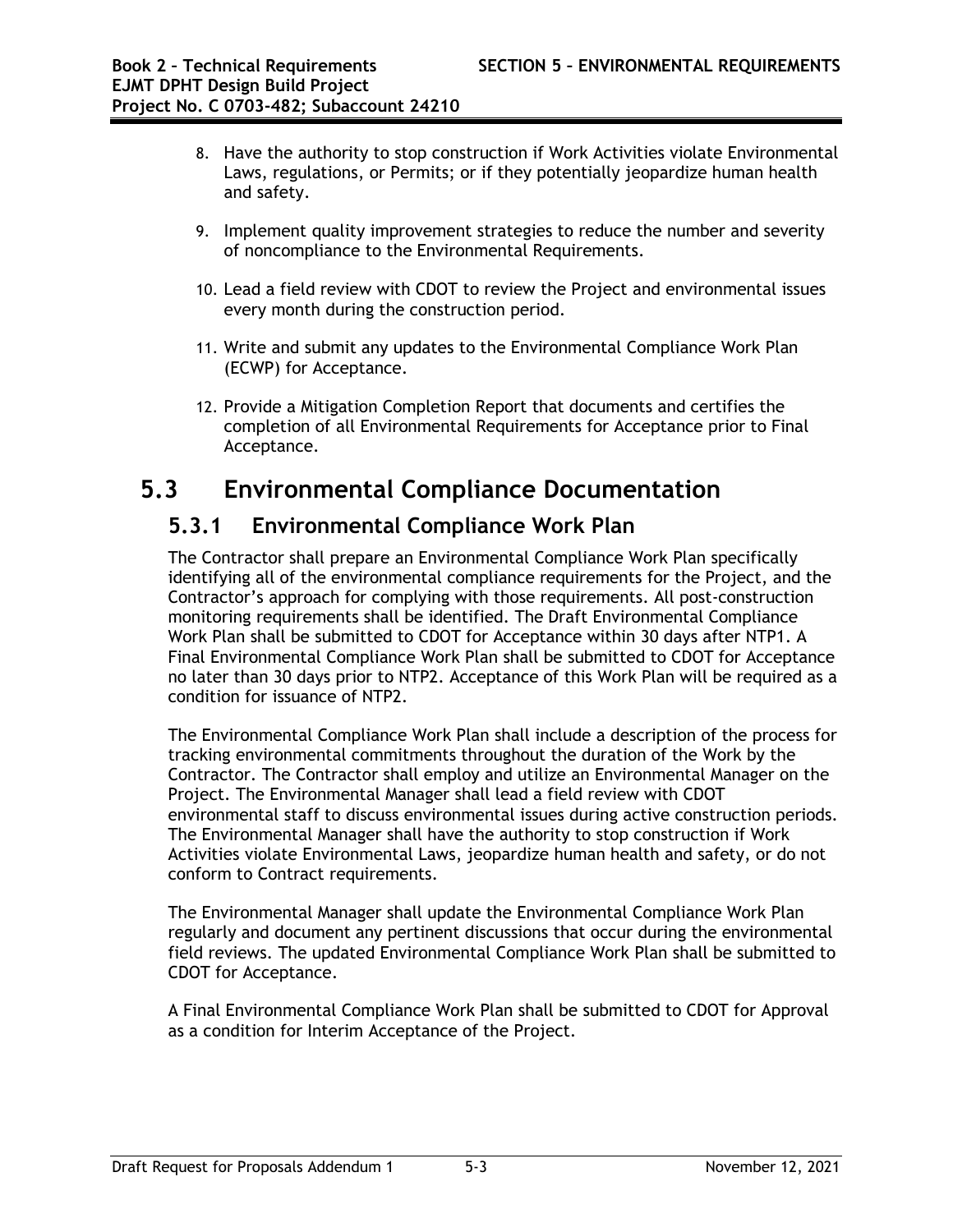# **5.4 Environmental Resources Requirements**

# **5.4.1 Air Quality**

Reserved

# **5.4.2 Noise Quality**

Reserved

## **5.4.3 Historic and Archaeological Resources/Historic Section 4(f) Resources**

The Categorical Exclusion identified No Adverse Effects based on the Conceptual Design Plans and with the assumption that no change to the visual appearance of the interior of the tunnel will occur as a result of final Design Documents. If the appearance of the interior of the tunnel is changed as part of the design, the Contractor may need to reopen the Section 106 and Section 4(f) processes.

### **5.4.3.1 Construction**

The Contractor shall be responsible for notifying CDOT of any unidentified historic or archaeological resources encountered or unearthed during construction. Upon discovery of any historic or archaeological resources, the Contractor shall immediately cease work in the vicinity of the discovery, fence off the area, and notify the CDOT archaeologist or cultural resource staff by calling the Cultural Resource Program Manager at 303-757-9631. The Contractor shall not resume Work in the area until receiving formal notification from CDOT allowing Work to recommence. If historic or archaeological resources are discovered, CDOT will determine the resource mitigation requirements that the Contractor shall implement.

# **5.4.4 Paleontology**

Any fossils may be encountered during construction Activities. The Contractor shall provide design plans to the CDOT paleontologist for review and prior to associated ground-disturbing construction Activities to determine the extent of impact and if monitoring during construction is required.

# **5.4.5 Recreation Facilities**

### **5.4.5.1 Non-Historic Section 4(f) Impacts**

A Non-Historic Section 4(f) resource has been identified within the Project limits. The recreational trail at the west portal of the EJMT, leading to the Continental Divide, shall be preserved. Any impacts to this facility, including temporary closures, will require additional Governmental Approval. The Contractor shall maintain public access to this recreational trail at all times.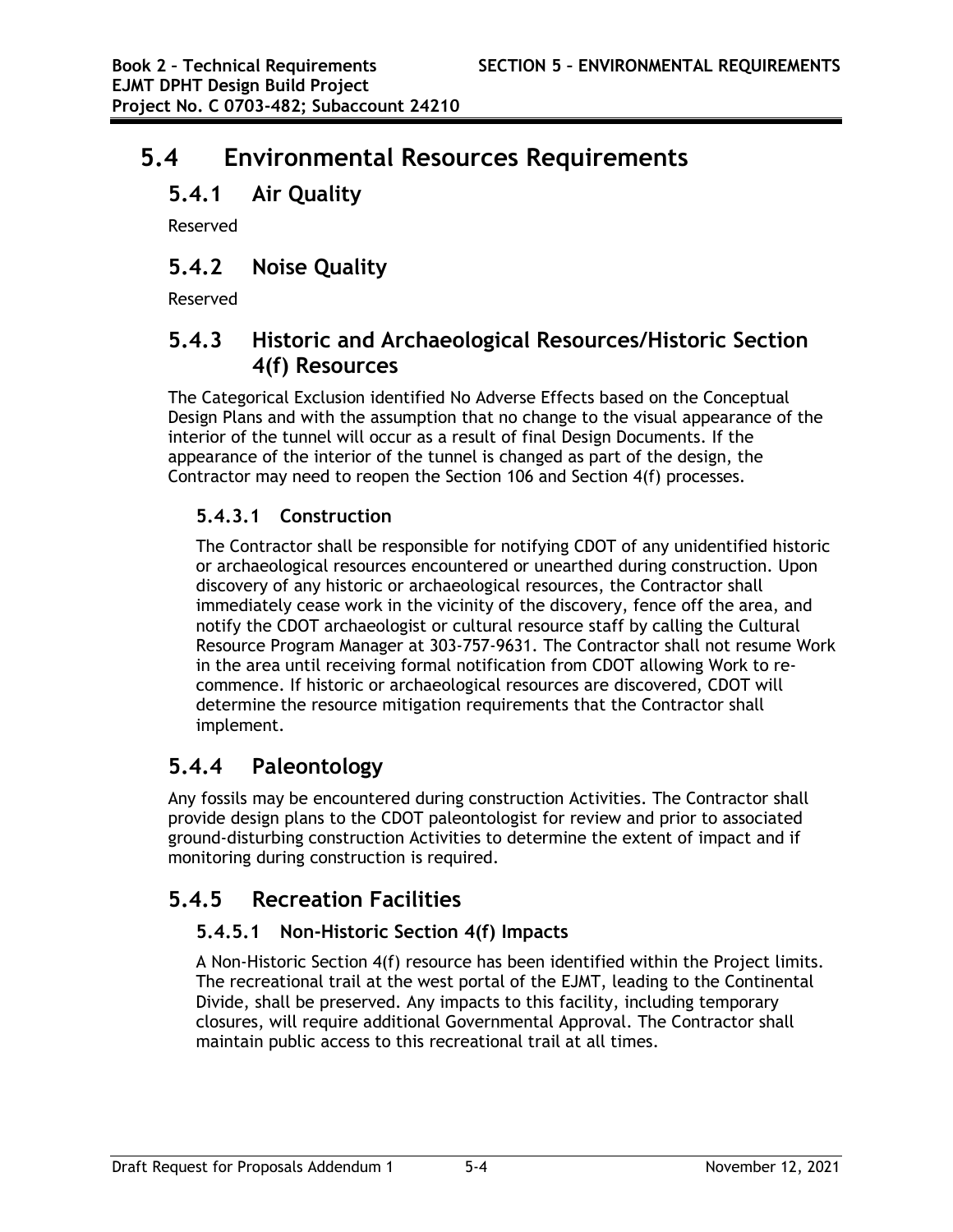### **5.4.5.2 Section 6(f) Impacts**

No Section 6(f) resources, or impacts, have been documented.

## **5.4.6 Vegetation**

Any timber removal necessary for construction activities shall be mitigated in accordance with USFS requirements. The Contractor shall ensure tree removal and disturbance to native plant communities, especially wetlands and riparian plant communities is avoided or minimal.

#### **5.4.6.1 Federally Listed Plant Species, United States Forest Service Sensitive Plant Species, and Planted Species of Local Concern**

USFS sensitive species are defined as, "Those plant and animal species identified by a Regional Forester for which population viability is a concern, as evidenced by: (a) significant current or predicted downward trends in population numbers or density, or (b) significant or current or predicted downward trends in habitat capability that would reduce a species' existing distribution" (FSM 2670).

Species of Local Concern designation (a formal or informal designation depending on Forest) is made when species are of management concern because they may be locally rare, occur at the edges of their range, may be subject to viability issues in the future, or may need additional research, but for which a formal designation of Sensitive is not warranted at this time. Based on scoping and a review of habitat onsite with Steve Popovich (Forest Botanist for the Arapaho & Roosevelt National Forests) the following target species survey list was developed for the Project.

| <b>Plant Species</b>        | <b>Occurrence Potential in</b><br><b>Project Area</b> | <b>Designation</b>                   |
|-----------------------------|-------------------------------------------------------|--------------------------------------|
| Armeria scabra              | No Habitat                                            | <b>USFS Sensitive Species</b>        |
| Aquilegia saximontana       | Moderate                                              | <b>USFS Species of Local Concern</b> |
| Botrichium ascendens        | Moderate                                              | <b>USFS Sensitive Species</b>        |
| Botrychium crenulatum       | Moderate                                              | <b>USFS Species of Local Concern</b> |
| Botrychium lineare          | Moderate to High                                      | <b>USFS Sensitive Species</b>        |
| Botrychium multifidum       | Low                                                   | <b>USFS Species of Local Concern</b> |
| Botrychium paradoxum        | Moderate                                              | <b>USFS Sensitive Species</b>        |
| Botrychium pinnatum         | Low                                                   | <b>USFS Species of Local Concern</b> |
| Botrychium simplex          | Low                                                   | <b>USFS Species of Local Concern</b> |
| Chrysoplenium<br>tetrandrum | Moderate                                              | <b>USFS Species of Local Concern</b> |
| Draba exunguiculata         | Low                                                   | <b>USFS Sensitive Species</b>        |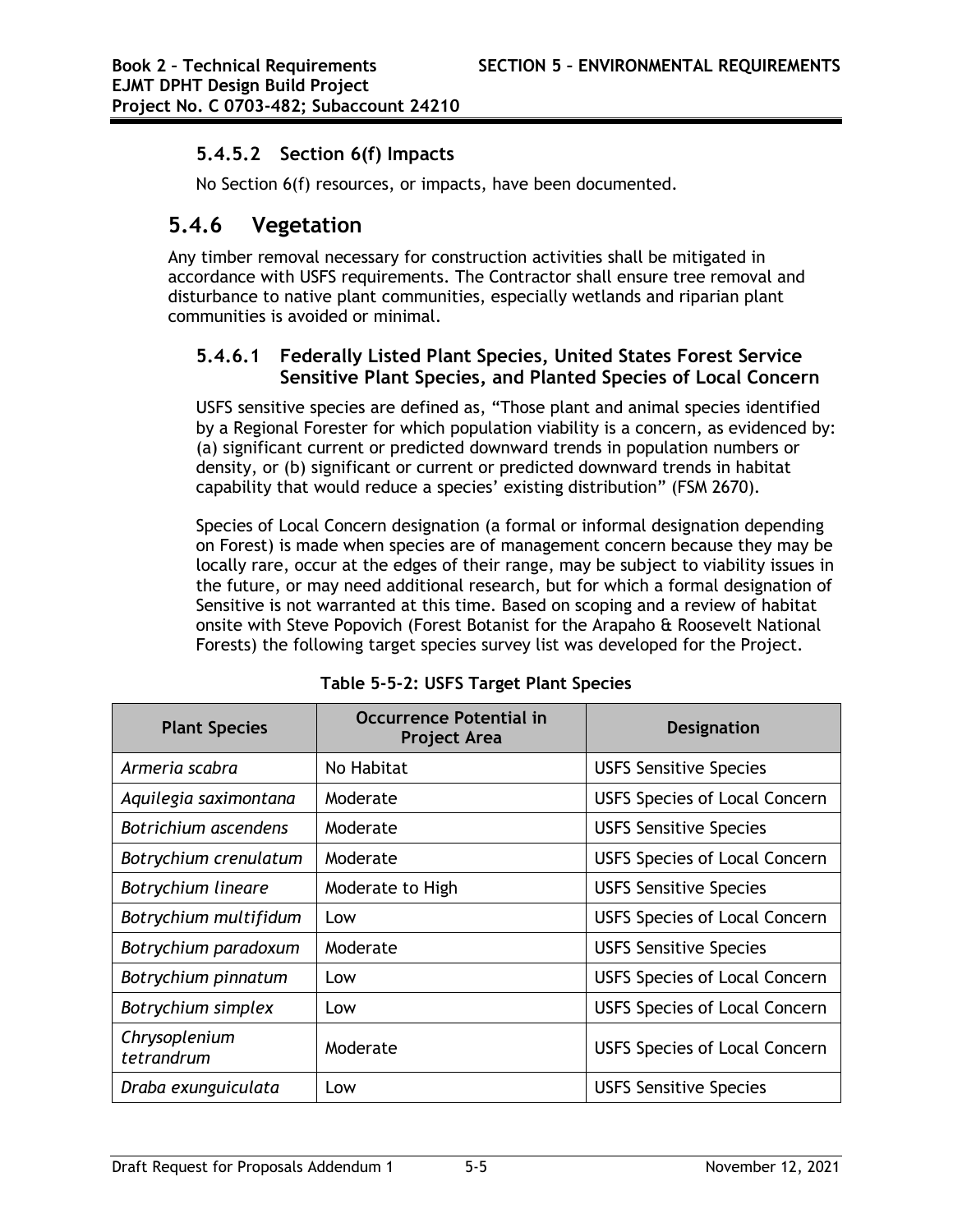| <b>Plant Species</b> | <b>Occurrence Potential in</b><br><b>Project Area</b> | <b>Designation</b>                                   |
|----------------------|-------------------------------------------------------|------------------------------------------------------|
| Draba grayana        | Low                                                   | <b>USFS Sensitive Species</b>                        |
| Draba porsildii      | Low                                                   | <b>USFS Species of Local Concern</b>                 |
| Draba weberi         | No Habitat                                            | <b>Federally Listed Candidate</b><br><b>Species</b>  |
| Eutrema penlandii    | No Habitat                                            | <b>Federally Listed Threatened</b><br><b>Species</b> |
| Festuca hallii       | Low                                                   | <b>USFS Sensitive Species</b>                        |
| Viola selkerkii      | Remote                                                | <b>USFS Sensitive Species</b>                        |

## **5.4.7 Visual**

The Contractor shall comply with the aesthetic element requirements of the Contract Documents described in Book 2, Section 15.

Staging areas that are to remain in place longer than 90 days shall be fenced and screened.

### **5.4.8 Wildlife**

### **5.4.8.1 Migratory Bird Treaty Act**

The Contractor shall comply with the Migratory Bird Treaty Act (MBTA) at all times. Protection of migratory birds under the MBTA shall be in accordance with the Standard Specifications, Revision of Section 240, Protection of Migratory Birds.

### **5.4.8.2 Special Status Species**

#### **5.4.8.2.1 Threatened and Endangered Species Review**

A threatened and endangered species list was obtained from the U.S. Fish and Wildlife Service (USFWS) through the Information, Planning, and Conservation System (IPAC) that identified potential species within the EJMT Project area. Analysis of the vegetation communities, elevation and habitat requirements as well as a field review conducted in the summer of 2013 indicates that suitable habitat is only available for two federally listed species; the Canada lynx (Lynx canadensis) and the North American Wolverine (Gulo gulo). The wolverine has been listed as a proposed threatened species but it is believed that no viable population currently exists in Colorado (USFWS Final Programmatic Biological Opinion, 2011). A formal clearance request was submitted to the USFWS requesting concurrence on potential impacts to the lynx and wolverine based on the Conceptual Level Design Plans. Formal correspondence was received by the USFWS concurring that impacts resulting from the proposed Project are not likely to affect the Canada lynx or jeopardize the North American wolverine. If planned facilities outside the EJMT significantly change from what is shown in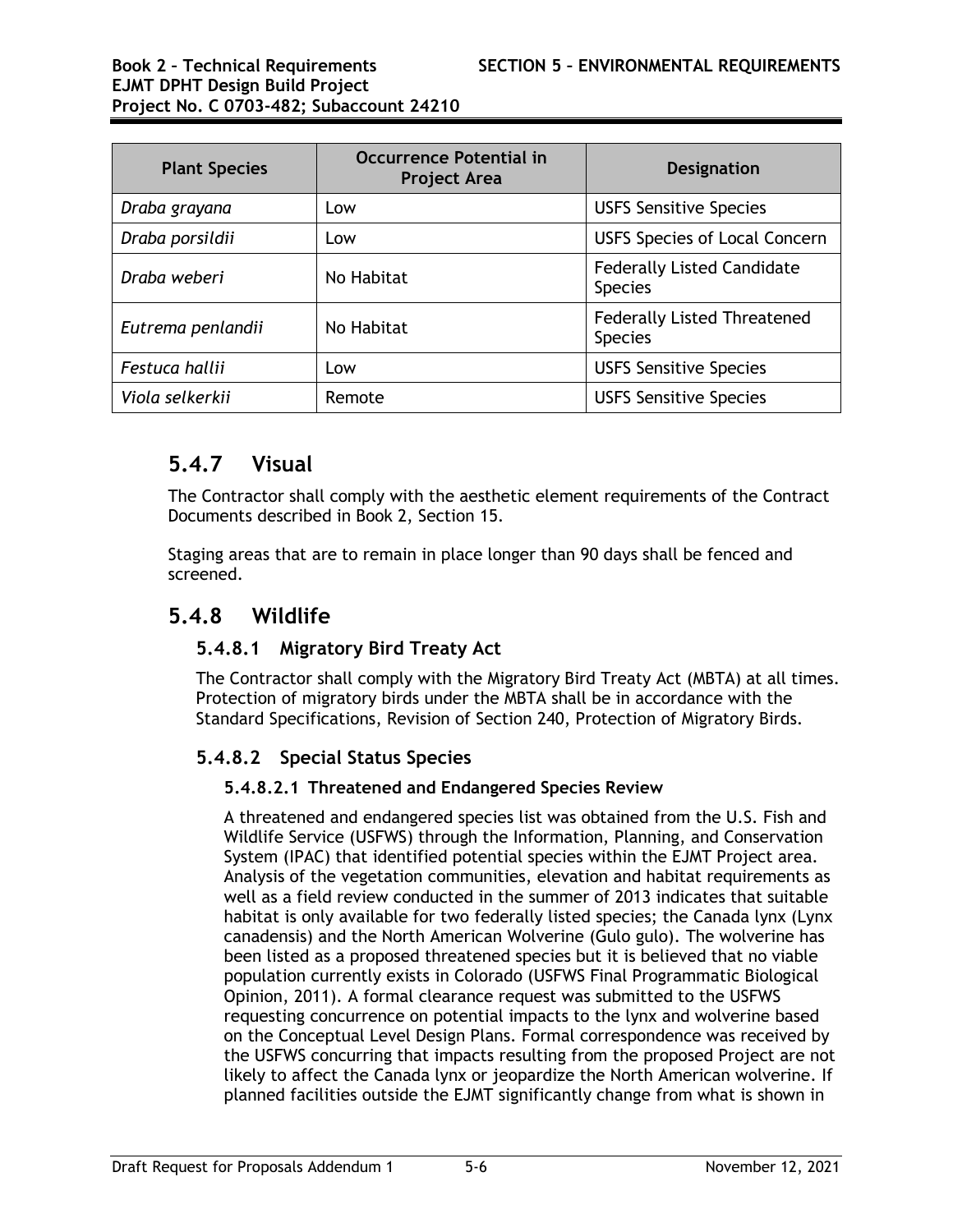the Conceptual Level Design Plans, consultation shall be reinitiated with the USFWS.

#### **5.4.8.2.2 Canada Lynx**

If night Work becomes necessary within the Project limits, outside the tunnel, it shall be conducted for no more than four consecutive nights of Work separated by three consecutive nights of no Work, to protect the Canada lynx population.

#### **5.4.8.2.3 Fisheries and Aquatic Resources**

The Contractor shall utilize BMPs to control erosion and sedimentation during construction to protect water quality in Straight Creek and Clear Creek.

## **5.4.9 Water Quality**

RESERVED

# **5.5 Recognized Hazardous Materials**

Recognized Hazardous Materials (RHMs) are defined as the presence or suspected presence of hazardous substances which may require management and/or disposal. Hazardous substances may exist on the surface or subsurface, in groundwater or surface water, or on Structures to be demolished or modified as part of the Work; and may be mixed with soil, water, building matrices, and/or other waste materials.

Based on the Project's location there is low potential to encounter contaminated soil and groundwater in the Project Area.

The Contractor shall develop a Materials Management Plan (MMP) and a Health and Safety Plan (HASP), as required by Section 250.03 of the Standard Specifications, and a Spill Prevention Control and Countermeasures (SPCC) Plan to be submitted to CDOT. The draft Plans shall be submitted to CDOT for review within 30 days after NTP1. The final Plans shall be submitted to CDOT for Acceptance no later than 30 days prior to NTP2. Acceptance of these Plans will be required as a condition for issuance of NTP2.

The Contractor shall schedule a review meeting with CDOT prior to submittal of the MMP, HASP, and SPCC to discuss the HASP and SPCC. The Contractor's Environmental Manager and the Contractor's Safety Manager shall be present at the meeting. The Contractor shall incorporate modifications into the submitted HASP and SPCC agreed to during this meeting.

The Contractor shall comply with all provisions set forth within the reviewed MMP, HASP, and SPCC and shall maintain documentation of all pertinent certifications of all Subcontractors which shall be available upon request by CDOT. The Contractor shall comply with all applicable requirements, including, but not limited to, all federal, state, and local environmental laws and regulations and the Standard Specifications, Section 250, and any Project special revisions for the management and disposal of the RHMs.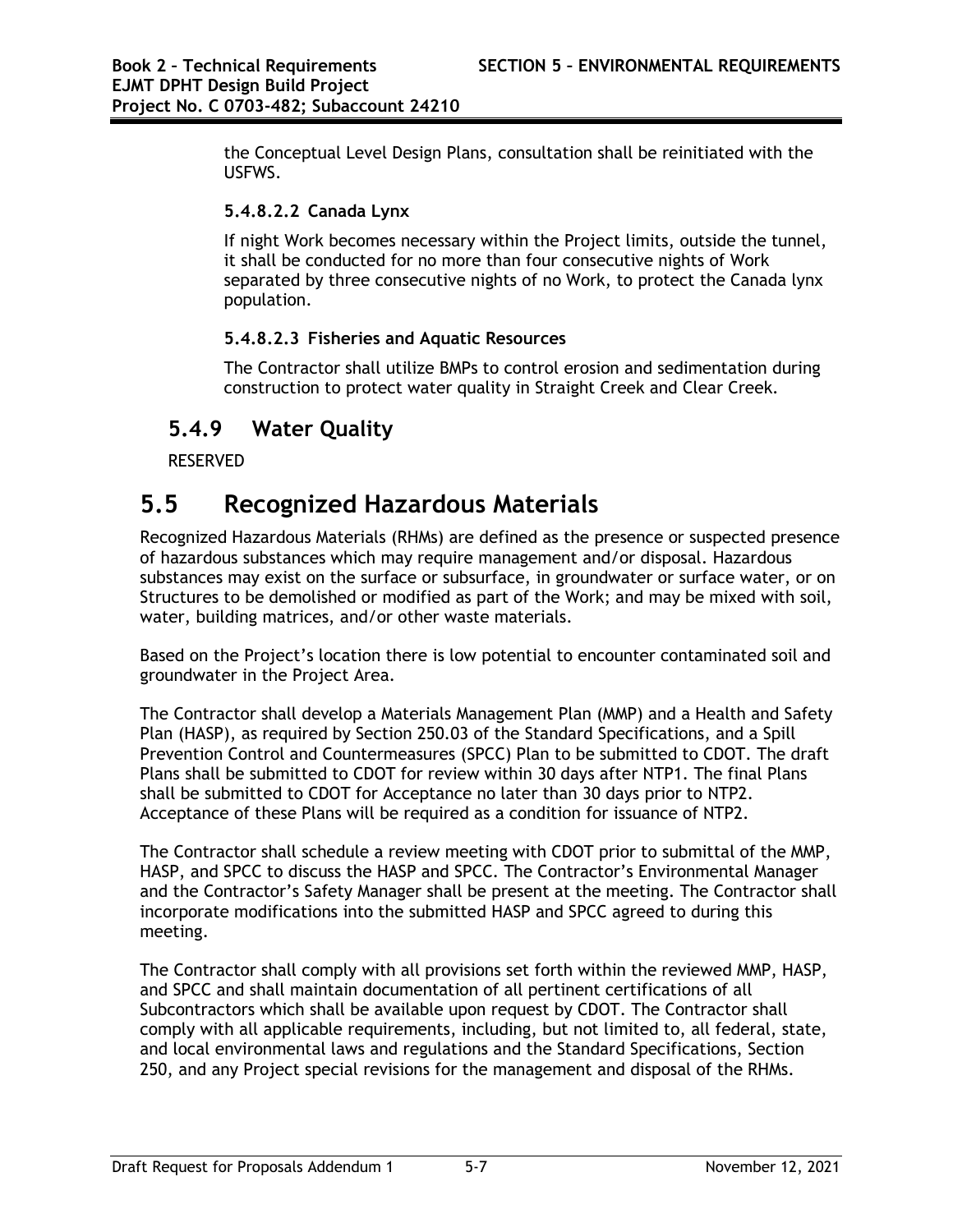Prior to demolition Activities of any Structures, or removal of utility lines, the Contractor shall determine the presence or absence of asbestos containing materials. If asbestos is present or identified later during the Work, the Contractor shall conduct abatement in accordance with Section 250 of the Standard Specifications, the revised Section 250 Specification and relevant Occupational Safety and Health Administration (OSHA) and other State and Federal Requirements.

Any metal components painted with lead-containing paint, designated for removal, shall be removed and recycled in accordance with CDOT Specification 250.04. The recycling facility shall be notified of the presence of lead.

The Contractor shall coordinate all Work with CDOT and shall not discuss or negotiate with any regulatory agencies or third parties on behalf of CDOT. The Contractor shall notify CDOT within 24 hours if contacted by any regulatory agencies or third parties concerning RHMs associated or potentially associated with the Contract requirements.

### **5.5.1 Materials Management Plan**

The MMP shall identify potential RHMs, their locations, the extent of impact, proposed Remediation Work, waste management procedures, avoidance measures, investigation measures, and a contingency plan for addressing unforeseen conditions. The plan shall identify the Contractor's representative responsible for environmental compliance (Environmental Manager), the proposed design and construction staff, and the approach to implementing the MMP. In addition to meeting the requirements of Section 250 of the Standard Specifications, the MMP shall include the following provision:

- 1. The Contractor shall manage all RHMs, including soils, groundwater, surface water, and other contaminated substances to prevent exposure to the environment, Project personnel and the public, and to prevent any contamination of non-contaminated areas. The Contractor shall classify such wastes according to one of the following categories:
	- A. Hazardous waste as defined under the Resource Conservation and Recovery Act (RCRA) requiring off-Site disposal and/or treatment
	- B. Contaminated soils requiring off-Site disposal
	- C. Soils to be stockpiled for further characterization
	- D. Soils with concentrations of waste constituents below regulatory concern that can be reused without restriction
	- E. Wastewater requiring off-Site disposal and/or treatment
	- F. Impacted water to be held for further characterization
	- G. Asbestos containing material discovered during construction or demolition
	- H. Lead-based paint associated with Structures, signage, light posts, etc.
	- I. Waste material to be contained for further characterization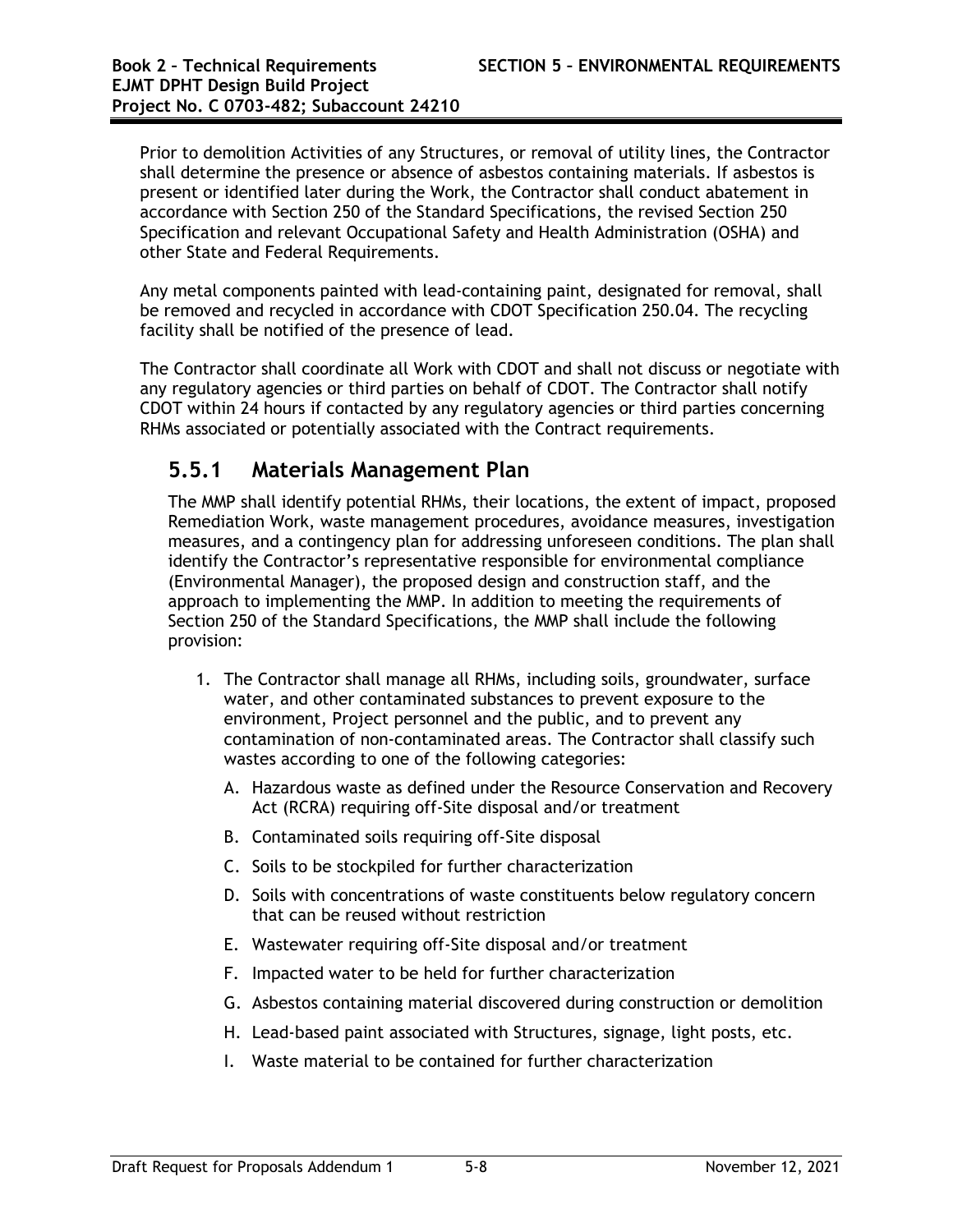Existing groundwater seepage within the tunnel is currently captured by the tunnel's existing drainage system and third party water rights are established. The Contractor shall not alter current flow patterns in any way.

A scope of work shall be submitted to CDOT for Approval prior to commencing any Remediation Work Activities. The Contractor shall utilize the most cost-effective approach in the performance of any remedial action deemed necessary. Remediation Work shall not include sampling, characterization, stockpiling, or disposal of Materials that are determined not to require off-Site disposal and/or treatment.

The Contractor shall not allow Hazardous Substances to be spilled or tracked off-Site at any time during the Work.

The Contractor shall be responsible for locating storage facilities and disposal sites for RHMs that are to be removed from the Work Site.

The Contractor shall maintain documentation of completed waste profiles, manifest forms, and bill-of-lading forms for proper transportation and disposal of Materials off-Site. This information shall be available at all times for review by CDOT. The Contractor shall be held responsible for ensuring that all requirements of the transporter and the receiving disposal facility and the federal, state, and local statutes, rules, regulations, and ordinances are complied with and are properly documented.

The Contractor shall submit RHM reports to CDOT for monthly review on all Activities associated with the Contract. The Contractor shall coordinate with CDOT to determine the format of the report prior to the associated construction Activities.

The Contractor shall develop a Sampling Analysis Plan (SAP) to identify and characterize potential RHMs that may be encountered during the Work. The SAP shall also provide for monitoring/screening during construction Activities to provide safety controls in areas previously not identified. In addition to complying with Section 250 of the Standard Specifications, the SAP shall include:

- 1. Data quality objectives
- 2. Sample collection procedures (field screening, borehole drilling/abatement, monitoring well construction, soil, groundwater, and decontamination)
- 3. Quality control
- 4. Field equipment calibration procedures/frequency
- 5. Quality assurance objectives (data)
- 6. Provisions for corrective action, if needed

### **5.5.2 Health and Safety Plan**

The Contractor shall distribute the HASP to all employees that could be potentially exposed to RHMs. The HASP shall be displayed or made available on-Site at all times. The Contractor shall develop and maintain on-Site all industrial hygiene information,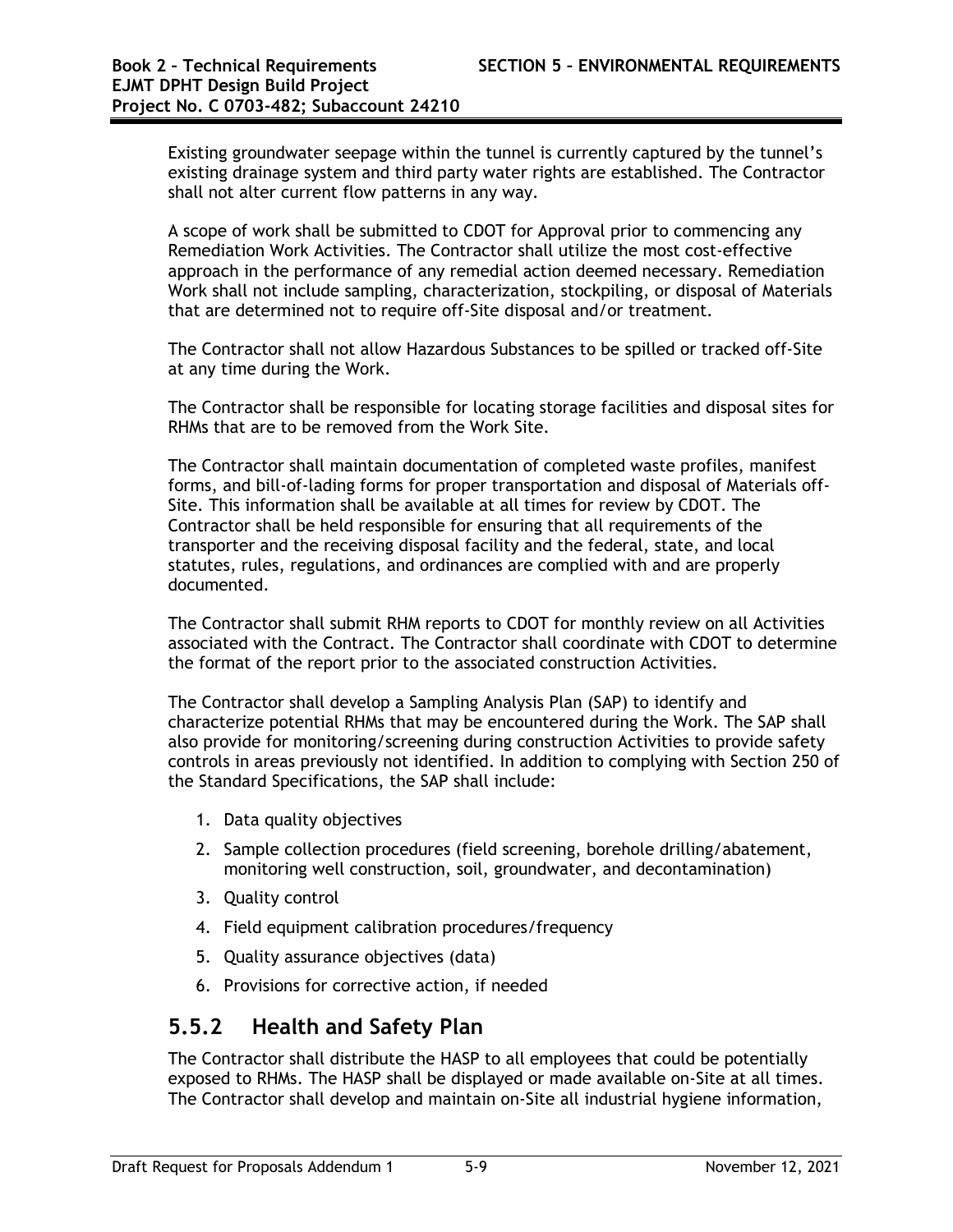including "right-to-know" information. In addition to meeting the requirements of Section 250 of the Standard Specifications, the HASP shall include the following provision:

The Contractor shall maintain documentation and provide information to CDOT, as requested, regarding potential or actual exposure to the public. The Contractor shall maintain records of all related incidents and notify CDOT and appropriate State authorities immediately.

# **5.5.3 Spill Prevention Control and Countermeasures Plan**

The Contractor shall prepare an SPCC Plan. The Contractor shall perform inspections per the Colorado Discharge Permit System – Stormwater Construction Permit (CDPS-SCP) to assure the construction BMPs are adequate for the Site conditions of the Project and are in good working condition. The Contractor shall prevent the discharge of any sediment or pollutants into any storm drains or receiving waters during the life of the CDPS-SCP.

The Contractor shall prepare an SPCC Plan for Acceptance by CDOT and submitted 30 days prior to NTP2. The SPCC Plan shall be in accordance with the Standard Specifications. The SPCC Plan shall establish operating procedures for handling pollutants and preventing spills. Pollutant sources include, but are not limited to, exposed and stored soils, paints, solvents, fertilizers or chemicals, vehicle tracking, management of contaminated soils, loading and unloading operations, outdoor storage activities, vehicle/equipment maintenance and fueling, significant dust or particulate generating processes, on-Site waste management practices, concrete truck/equipment washing, dedicated asphalt and concrete batch plants, and non-industrial waste sources that may be significant such as trash and portable toilets.

No discharge to the existing domestic treatment facility located at the EJMT shall be allowed. Of particular concern is the potential for discharge of ethylene glycol or other anti-freeze constituents.

# **5.6 Categorical Exclusion**

A Categorical Exclusion is being prepared for the Project, based upon the Conceptual Level Design Plans located in the Reference Documents. The Contractor shall be responsible for documenting any changes consistent with the requirements and conditions of the CDOT Reevaluation Form (#1399). The Reevaluation Form shall be submitted to CDOT for Approval of any other Work that was not approved as a part of the Categorical Exclusion. FHWA review of the Reevaluation Form is required and typically requires at least four weeks. The FHWA review and approval must occur prior to CDOT's Approval and before the Work proposed in the Reevaluation Form can be performed. In addition, the Contractor shall be responsible for additional environmental documentation, permits, and mitigation resulting from impacts associated with any Project change. The Contractor shall implement these potential changes to the environmental impacts at the Contractor's expense and accept responsibility for any additional schedule impacts required for the associated approvals and regulatory clearances.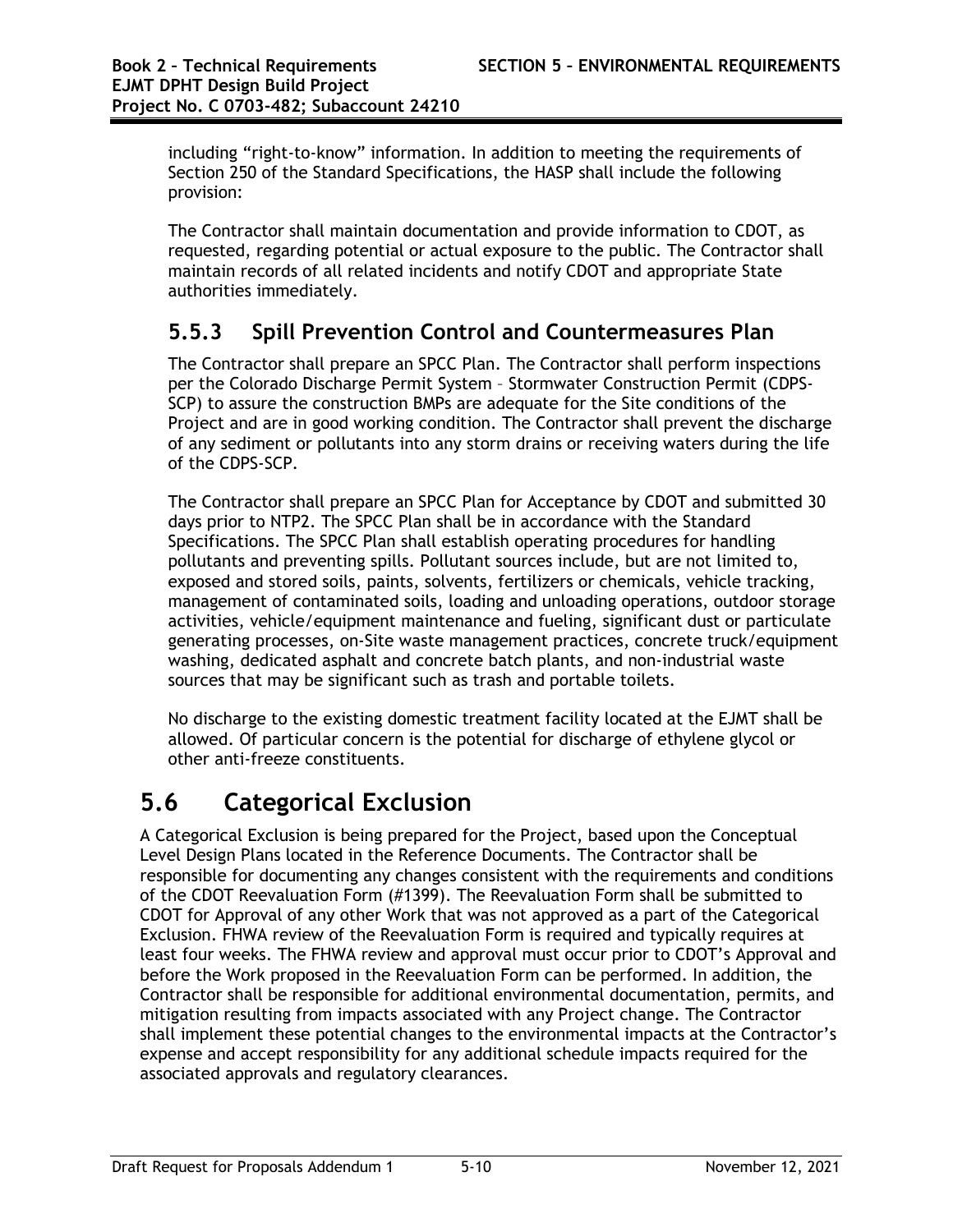# **5.7 Environmental Commitments and Mitigation**

The Contractor shall be responsible for implementing required mitigation measures to minimize environmental harm from the Project as described in Table 5-3. The Contractor shall minimize both environmental impacts and impacts to adjacent property owners as detailed design decisions are made. Relevant mitigation requirements shall be included in the final Design Documents or other required deliverables for the Project. The Contractor shall maintain information on the implementation to provide to CDOT upon request to inform the public and/or interested commenting agencies of the progress in carrying out the adopted mitigation measures.

| Environmental<br>Component                                         | <b>Mitigation</b>                                                                                                                                                                                                                                                                                                                                                                                                                                                                                                                                                                                                                                                                                                                                                                                                             | Responsibility                       |
|--------------------------------------------------------------------|-------------------------------------------------------------------------------------------------------------------------------------------------------------------------------------------------------------------------------------------------------------------------------------------------------------------------------------------------------------------------------------------------------------------------------------------------------------------------------------------------------------------------------------------------------------------------------------------------------------------------------------------------------------------------------------------------------------------------------------------------------------------------------------------------------------------------------|--------------------------------------|
| Right-of-Way                                                       | No Mitigation required associated with Conceptual Level<br>Plans. Contractor shall confirm Design Plans do not create<br>right-of-way impacts.                                                                                                                                                                                                                                                                                                                                                                                                                                                                                                                                                                                                                                                                                | Contractor                           |
| Threatened or<br>Endangered<br>Species/Migratory<br>Birds/Wildlife | Threatened or Endangered species and their habitat will<br>not be impacted by the Project; therefore, mitigation for<br>threatened and endangered species is not required.<br>Pre-construction surveys for nesting birds will be<br>1.<br>completed and will follow the methods set forth by<br>the USFWS, CPW, or CDOT's Section 240 Protection of<br>Migratory Birds Standard Specification (Spec 240<br>attached). The incidental taking of a migratory bird<br>shall be reported to the Engineer. The Contractor<br>shall be responsible for all penalties levied by the<br>USFWS for the taking of a migratory bird.<br>If night work becomes necessary in habitat outside<br>2.<br>EJMT, it shall be conducted for no more than four<br>consecutive nights of work separated by three<br>consecutive nights of no work. | 1.<br>Contractor<br>2.<br>Contractor |
| <b>USFS Sensitive Plant</b><br><b>Species</b>                      | If habitat outside surveyed areas shown in Book 2, Section<br>5 Exhibit A are disturbed, the Contractor shall have a<br>qualified botanist perform presence/absence surveys for<br>Federally Listed Plant Species, U.S. Forest Service<br>Sensitive Plant Species, and Species of Local Concern<br>prior to ground disturbance during the appropriate survey<br>window. If sensitive species are found, the Contractor<br>shall assess the potential for avoidance or minimization of<br>impacts and the potential for transplanting of individuals<br>and seedbeds to suitable habitat on adjoining property.<br>Specific mitigation and avoidance and minimization<br>measures shall be developed in close consultation with<br>the USFS Forest Botanist.                                                                   | Contractor                           |
| <b>Water Quality</b>                                               | The Project will comply with CDOT Municipal Separate<br>Storm Sewer System (MS4) permit requirements.                                                                                                                                                                                                                                                                                                                                                                                                                                                                                                                                                                                                                                                                                                                         | Contractor                           |

**Table 5-3: Project Mitigation, Commitments, and BMPs**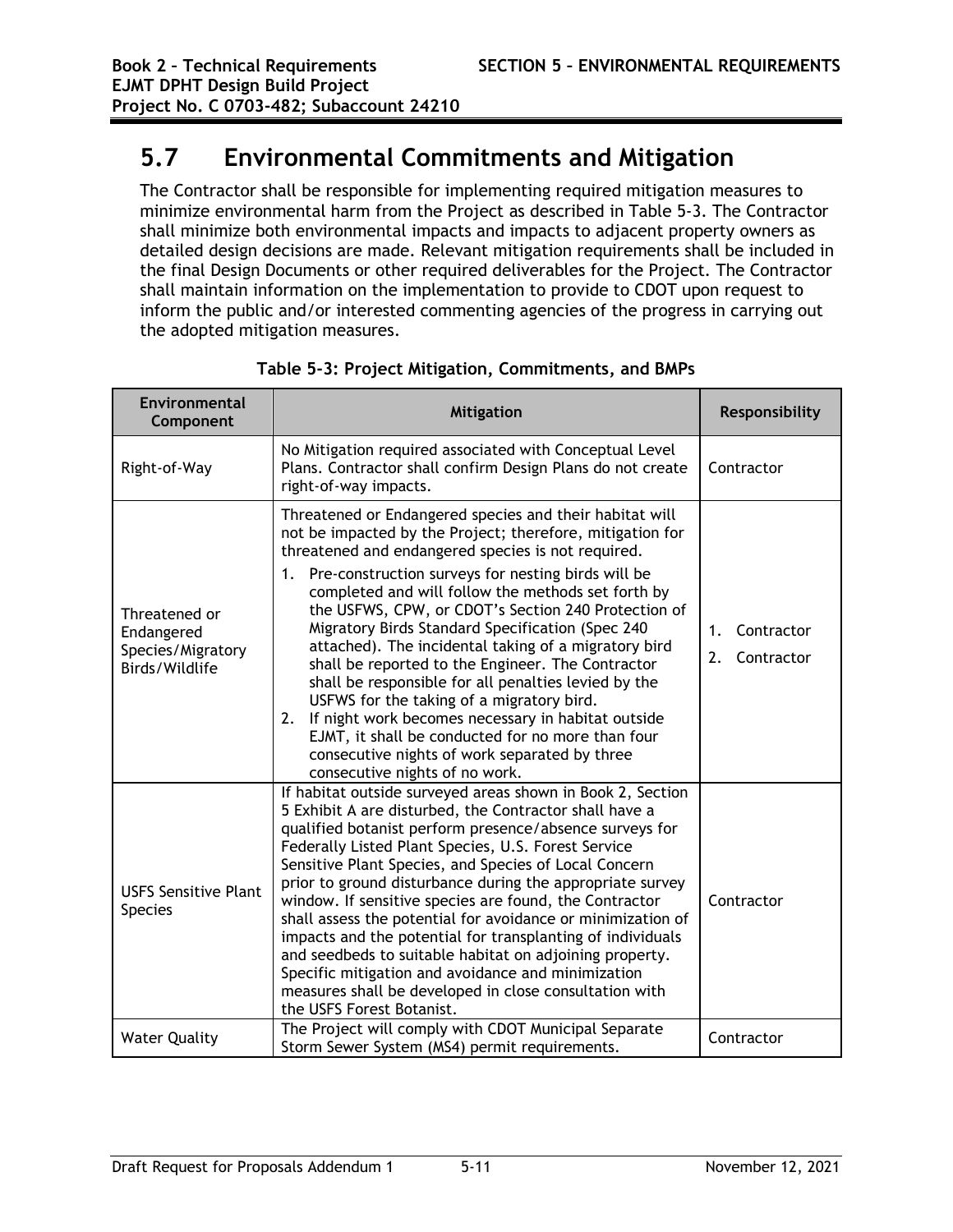#### **Book 2 – Technical Requirements SECTION 5 – ENVIRONMENTAL REQUIREMENTS EJMT DPHT Design Build Project Project No. C 0703-482; Subaccount 24210**

| Environmental<br>Component | <b>Mitigation</b>                                                                                                                                                                                                                                                                                                                                                                                                                                                                                                                                                                                                                                                                                                                                                                                                                                                                                                                                                                                                                 | Responsibility                                                            |
|----------------------------|-----------------------------------------------------------------------------------------------------------------------------------------------------------------------------------------------------------------------------------------------------------------------------------------------------------------------------------------------------------------------------------------------------------------------------------------------------------------------------------------------------------------------------------------------------------------------------------------------------------------------------------------------------------------------------------------------------------------------------------------------------------------------------------------------------------------------------------------------------------------------------------------------------------------------------------------------------------------------------------------------------------------------------------|---------------------------------------------------------------------------|
| Wetlands                   | Wetlands shall be avoided to the maximum extent<br>practicable. However, if wetland impacts do occur as a<br>result of construction activities, the following<br>requirements will apply:<br>1. Permitting through the United States Army Corps of<br>Engineers (USACE) will be required.<br>2. All impacts, whether temporary or permanent, must<br>be mitigated at a ratio of 1:1.<br>If there is no practical location to mitigate wetland<br>3.<br>impacts on-Site, then the Contractor shall purchase<br>any wetland bank credits from a wetland mitigation<br>bank approved by the USACE. CDOT requires<br>mitigation for all permanent impacts to wetlands<br>based on acreage. Restoration will be required.<br>4. All temporarily-impacted areas shall be restored to<br>their original condition. Indirect impacts shall be<br>minimized through the implementation of a<br>Stormwater Management Plan (SWMP) and<br>construction of BMPs, as well as appropriate barriers<br>(fencing) to prevent impacts to wetlands. | Contractor<br>1.<br>Contractor<br>2.<br>Contractor<br>3.<br>4. Contractor |
| <b>Noxious Weeds</b>       | A noxious weed management plan is not required.<br>However, the Project will be required to minimize the<br>spread of noxious weeds according to revised Sections<br>207, 212, and 217 of the Standard Specifications, and for<br>implementing the standard CDOT BMPs.                                                                                                                                                                                                                                                                                                                                                                                                                                                                                                                                                                                                                                                                                                                                                            | Contractor                                                                |
| <b>Hazardous Materials</b> | There is no indication that contaminated soil or<br>$1_{\cdot}$<br>groundwater will be generated during construction of<br>this Project. However, naturally-occurring metals may<br>be present in groundwater beneath the site.<br>Therefore, groundwater that is brought to the surface<br>during construction (i.e. tremie displacement of<br>water) must be either 1) immediately containerized<br>for proper off-Site disposal, or 2) dispersed on the<br>ground surface in accordance with the Colorado<br>Department of Public Health and Environment<br>(CDPHE) Low Risk Discharge Guidance: Discharges of<br>Uncontaminated Groundwater to Land. Several<br>criteria must be met if this approach is to be utilized,<br>as detailed in that document.<br>2.<br>Groundwater must not be allowed to be discharged<br>into sanitary or storm sewers, or any Waters of the<br>State.                                                                                                                                          | $1_{-}$<br>Contractor<br>2.<br>Contractor                                 |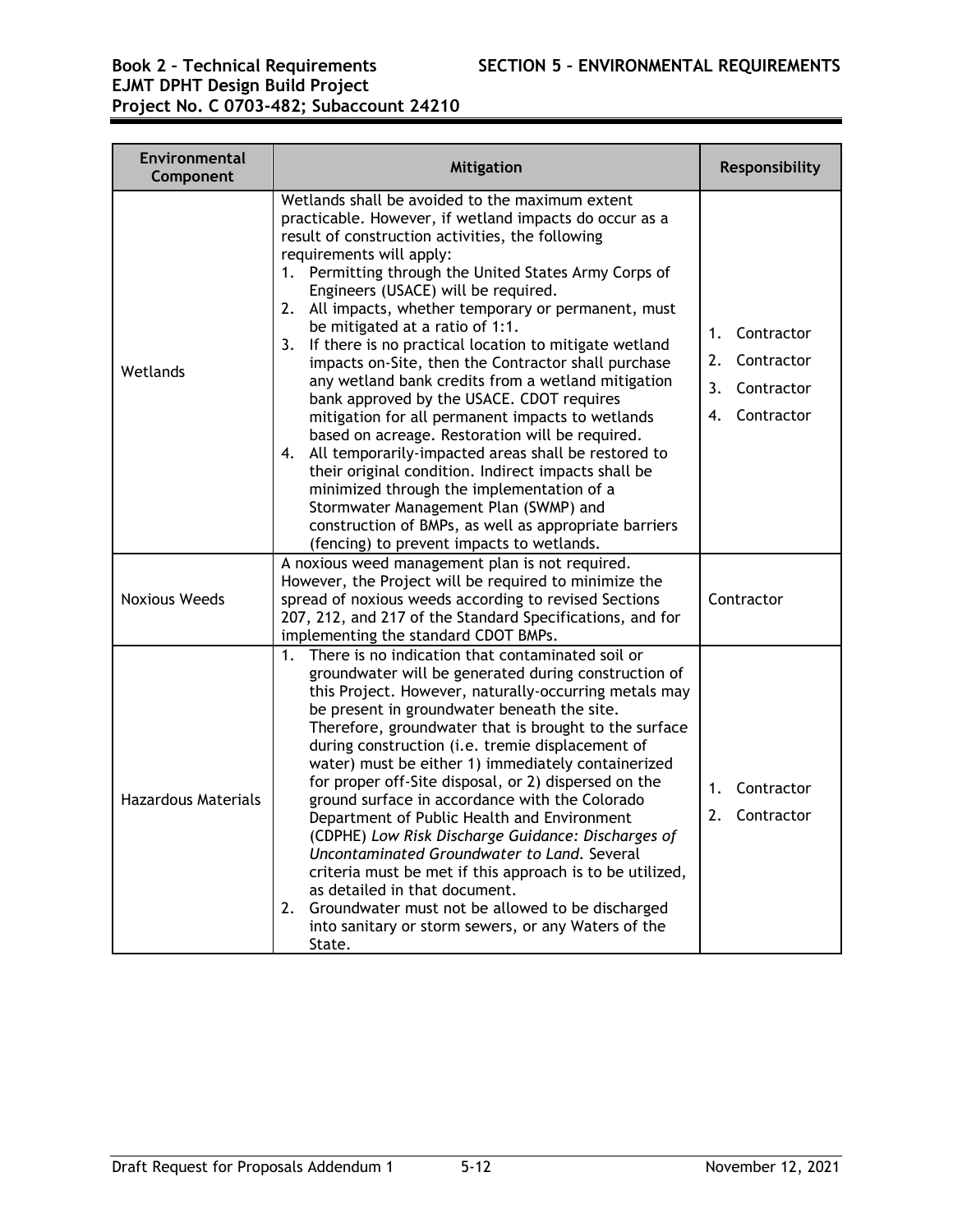# **EJMT DPHT Design Build Project Project No. C 0703-482; Subaccount 24210**

| Environmental<br>Component                                                                         | <b>Mitigation</b>                                                                                                                                                                                                                                                                                                                                                                                                                                                                                                                                                             | <b>Responsibility</b>                          |
|----------------------------------------------------------------------------------------------------|-------------------------------------------------------------------------------------------------------------------------------------------------------------------------------------------------------------------------------------------------------------------------------------------------------------------------------------------------------------------------------------------------------------------------------------------------------------------------------------------------------------------------------------------------------------------------------|------------------------------------------------|
| Paleontological                                                                                    | There are no known archaeological and/or paleontological<br>sites within or near the Project areas. However if, any<br>archaeological and/or paleontological resources are<br>uncovered during construction of the Project the<br>Contractor shall immediately cease work and notify the<br>CDOT Project Manager. The Contractor shall be required<br>to fence off all discovered paleontological sites, subject<br>to the Acceptance of CDOT. The Contractor shall not<br>resume work within the area until receiving written<br>notification from the CDOT Project Manager. | Contractor                                     |
| 5.1.1<br>Historic and<br>Archaeological<br>Resources/ Historic<br>Section 4(f)<br><b>Resources</b> | The Categorical Exclusion identified No Adverse<br>1.<br>Effects based on the Conceptual Design Plans and with<br>the assumption that no change to the visual<br>appearance of the interior of the tunnel will occur as<br>a result of final Design Documents.<br>If the appearance of the interior of the tunnel is<br>2.<br>changed as part of the design, the Contractor may<br>need to reopen the Section 106 and Section 4(f)<br>processes.                                                                                                                              | Contractor<br>2.<br>Contractor/<br><b>CDOT</b> |

# **5.8 Environmental Permits**

The Contractor shall be cognizant of and adhere to the requirements of the various environmental and stormwater permits necessary for construction and operation of the Project. The Contractor shall follow the requirements of the latest CDOT SWMP template and appropriate specifications. The Contractor shall be responsible for complying with CDOT's MS4 Permit. The Contractor shall obtain all permits, unless otherwise indicated. The listing herein is not all-inclusive and it shall be the responsibility of the Contractor to determine all of the permits required to perform the Work. CDOT is partially liable for any Contractor negligence. Fines may be incurred upon the Project for permit non-compliance by CDOT or other regulatory agencies. Any non-compliance fines will be passed onto the Contractor.

The Contractor shall be responsible for obtaining all governmental and agency permits required for the Work, not otherwise obtained by CDOT, including, but not limited to, the environmental permits listed in Table 5-5-4.

| Permits/approvals                                         | <b>Permitting Agency</b>                      |
|-----------------------------------------------------------|-----------------------------------------------|
| Clean Water Act Section 404 Permit                        | <b>USACE</b>                                  |
| CDPS-SCP                                                  | <b>CDPHE - Water Quality Control Division</b> |
| MS4 Discharge Permit (CDOT MS4 discharge<br>requirements) | <b>CDPHE - Water Quality Control Division</b> |

**Table 5-5-4: Required Environmental Permits**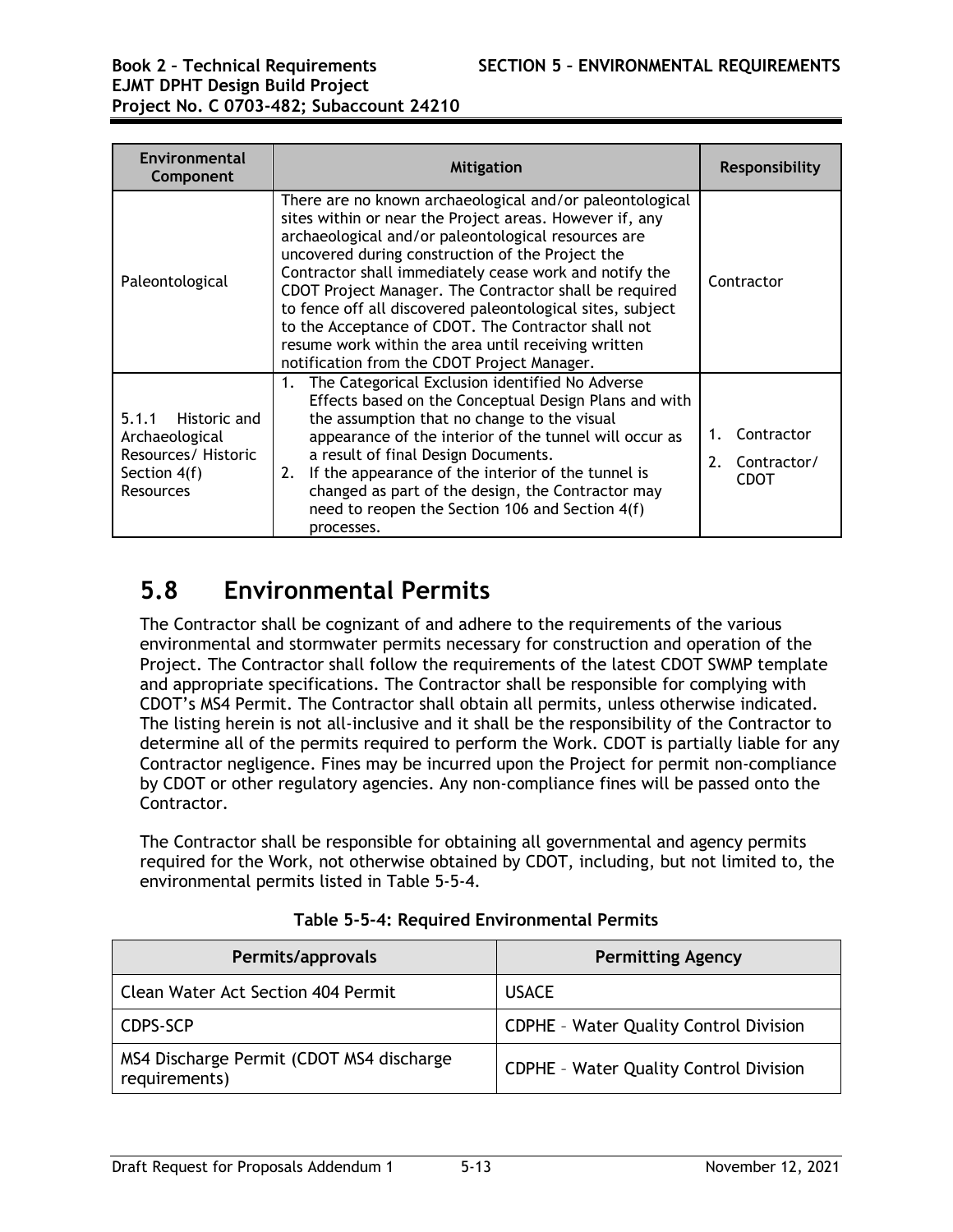# **EJMT DPHT Design Build Project Project No. C 0703-482; Subaccount 24210**

| Permits/approvals                                                                                                                                                                   | <b>Permitting Agency</b>                                                   |
|-------------------------------------------------------------------------------------------------------------------------------------------------------------------------------------|----------------------------------------------------------------------------|
| Clean Water Act Section 402 Construction<br>Dewatering Permit, or Individual Construction<br>Dewatering Permit if contaminated<br>groundwater is expected to be encountered         | <b>CDPHE - Water Quality Control Division</b>                              |
| Construction waste material and transportation<br>of solid wastes                                                                                                                   | <b>CDPHE - Hazardous Materials and Waste</b><br><b>Management Division</b> |
| Air Pollution Emission Notice (APEN) and<br><b>Construction Permit</b>                                                                                                              | <b>CDPHE - Air Pollution Control Division</b>                              |
| <b>Stationary Source Air Quality Permit (Emissions</b><br>from portable units, such as rock crushers,<br>generators, asphalt plants, and cement plants<br>used during construction) | <b>CDPHE - Air Pollution Control Division</b>                              |
| SB 40 Certification (impacts to stream banks,<br>stream channels, and riparian areas)                                                                                               | Colorado Parks and Wildlife                                                |

## **5.8.1 Colorado Discharge Permit System – Stormwater Construction Permit**

The Contractor shall be responsible for all stormwater permit requirements in the CDPS-SCP. This includes the maintenance of all BMPs and seeded/landscaped areas until final stabilization has been achieved, all temporary BMPs have been removed, and there is no potential for erosion. The Contractor shall review and incorporate the latest requirements from CDOT for erosion and sediment control and according to other requirements in the Contract.

Implementation of the permit requirements (i.e. SWMP, SWMP Site Map, and SPCC Plan) shall be a first construction item. Construction cannot begin until these items have been Accepted by CDOT. CDOT will review the Contractor's stormwater management Activities throughout the duration of the Project for verification of compliance with the CDPS-SCP, CDOT's construction section of the MS4 Permit. The Contractor shall comply with the Standard Specifications*,* Sections 101, 107 and 208.

The Contractor shall obtain a CDPS-SCP from CDPHE for construction of the Project prior to NTP2. The CDPS-SCP shall be in the Contractor's name. The Contractor shall adhere to all requirements of the CDPS-SCP and the Construction Section of CDOT's MS4 Permit. Most, but not all, non-compliance issues and necessary BMP maintenance will be noted during monthly inspections by CDOT, Regional Erosion Control Advisory Team (RECAT) inspections, in CDOT Form 1176 by the Erosion Control Supervisor (ECS). The Contractor shall prevent the discharge of any sediment or pollutants into any storm drains or receiving waters during the life of the CDPS-SCP.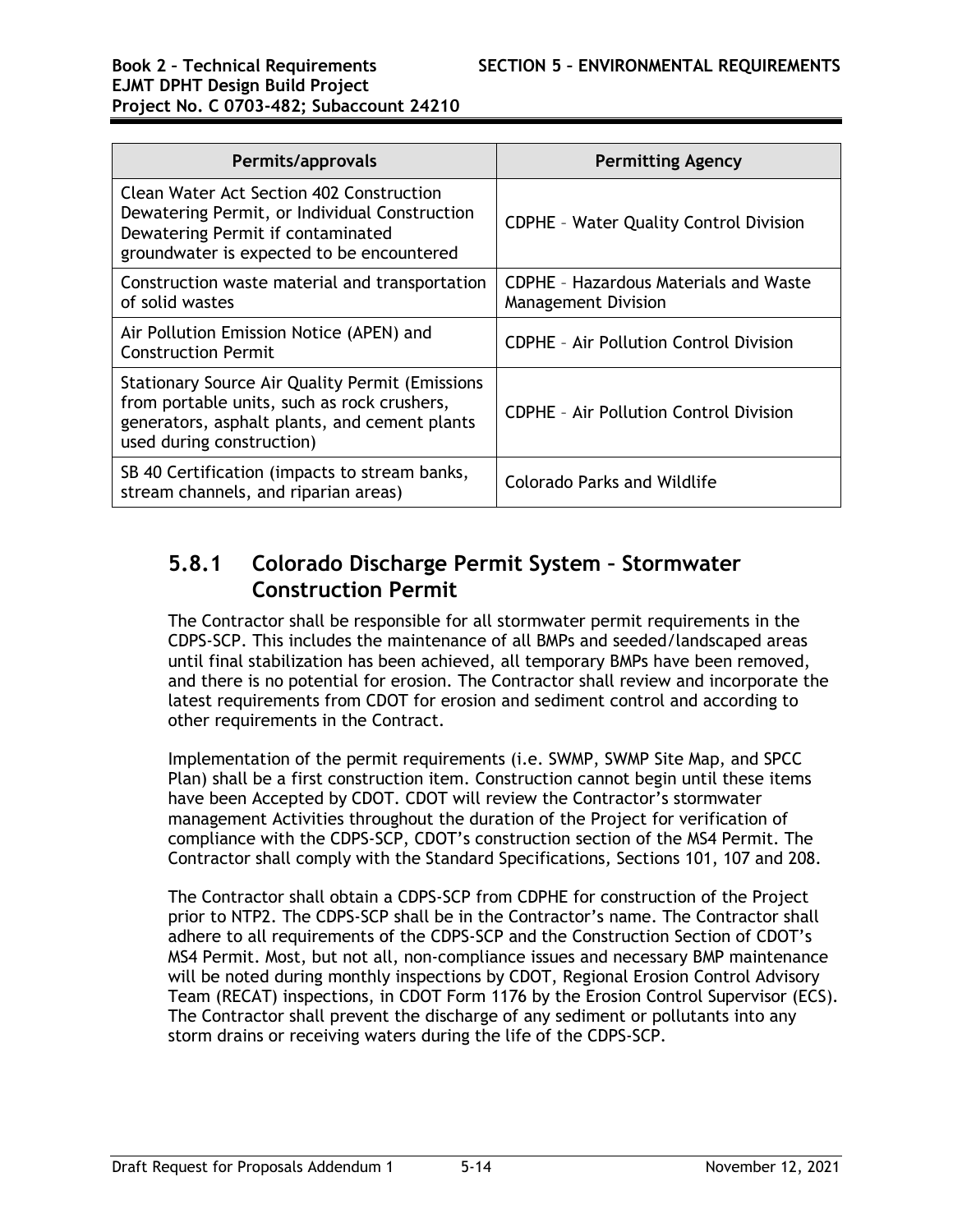### **5.8.1.1 Stormwater Management Plan**

The SWMP shall include the CDOT SWMP template and a SWMP Site Map that documents the detailed erosion/sediment control BMPs and their locations. The Contractor shall submit a SWMP and SWMP Site Map for Acceptance by CDOT. The SWMP shall clearly describe the relationship between the phases of construction and the implementation and maintenance of the stormwater management controls. Any major modifications (i.e., change modification orders or minor changes revisions) to the CDOT SWMP template shall be submitted to CDOT for Acceptance. The Contractor shall revise the SWMP Site Map as necessary based on actual construction activities throughout the duration of the CDPS-SCP. All BMPs shall be listed on the SWMP Site Map per the requirements of the CDPS-SCP.

All documents pertaining to the CDPS-SCP shall be kept on-site in the CDOT SWMP Notebook (provided by CDOT) to maintain compliance with the CDPS-SCP. Upon permit inactivation, the SWMP Notebook shall become the property of CDOT.

### **5.8.1.2 Best Management Practices**

The Contractor shall install and maintain the construction BMPs for the Project in accordance with the CDOT Erosion Control and Stormwater Quality Guide and the Standard Specifications. Construction BMPs for the Project shall include, but are not limited to, those listed in the Standard Specifications, as well as, preservation of existing vegetation, surface roughening, tackifier or soil binder, soil retention blankets, temporary clean water diversions, storm drain and basins, protection of trees, hazardous waste and spill containment and saw water disposal, stabilized construction entrances, and pavement sweeping of the affected Project areas. The Contractor shall add a BMP narrative on how it is being used to the SWMP, and shall supply the manufacturer details to be placed in the SWMP Notebook. The Contractor shall have a complete supply of all necessary construction BMP Materials on-Site at all times in preparation for construction water quality control emergencies.

Where permanent seeding operations are not feasible because of seasonal constraints (e.g., summer and winter months), the Contractor shall have mulch and mulch tackifier applied to disturbed areas to prevent erosion.

The Contractor shall use erosion control blankets on slopes steeper than 4H:1V, newly seeded slopes to control erosion, and to promote the establishment of vegetation.

Slopes shall be roughened at the end of each day. Concrete washout shall be contained.

Non-structural BMPs may include litter and debris control, street sweeping, and landscaping and vegetative practices.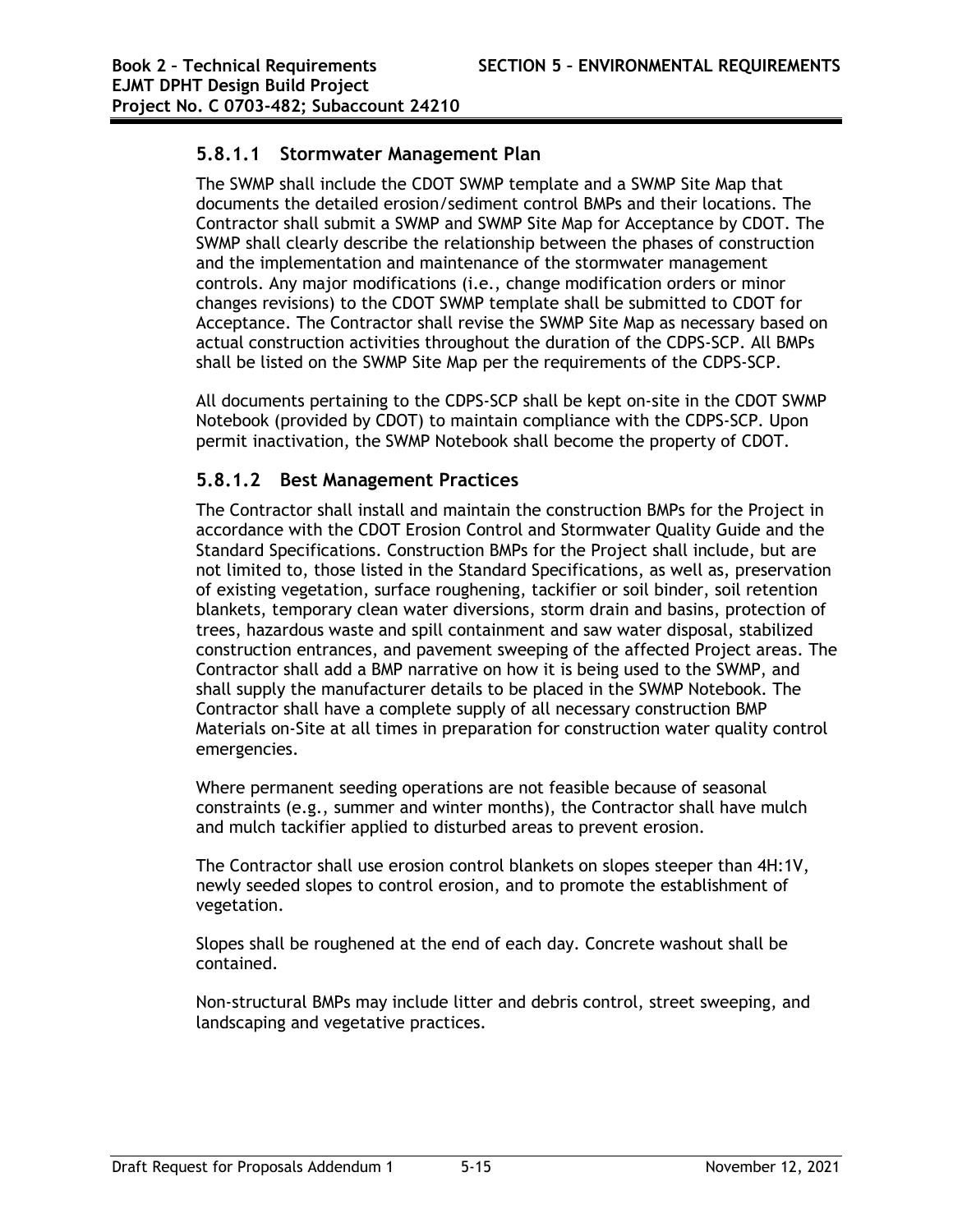#### **5.8.1.3 Drainage**

The Contractor shall be responsible for temporary drainage of the Project area during construction of the Project. Throughout the duration of the CDPS-SCP, the Contractor shall continually protect inlets from sediment and pollutants and, if needed, shall remove any material deposited in the systems as a result of the Contractor's activities. All inlets shall be identified on the SWMP Site Map and shall follow the requirements of Section 208 of the Standard Specifications.

### **5.8.1.4 Erosion Control Supervisor**

The Contractor shall assign to the Project an employee or Subcontractor to serve in the capacity of the ECS. The ECS shall be a person other than the Construction Manager and shall be a person dedicated solely to erosion/sediment control. The ECS shall be experienced in all aspects of construction and have satisfactorily completed an ECS training program authorized by CDOT. Certification that this requirement has been met shall be submitted to CDOT prior to NTP2. A list of authorized ECS training programs will be provided by CDOT upon request by the Contractor.

The Contractor's ECS responsibilities shall follow the duties as laid out in the Standard Specifications*,* Section 208, in addition to the following:

- 1. Direct the removal of sediment, trash, and debris from the construction BMPs and other drainage facilities within the affected areas of the Project.
- 2. Prepare a written report documenting that BMPs are adequate for the Site conditions of the Project and are in good working condition after inspections requiring documentation. The reports shall be kept with the SWMP inspection documentation and submitted to the CDOT Region Water Quality Manager. The appropriate form for this report will be supplied by CDOT. The inspections shall be made during the progress of the Work, during Work suspensions, and for the duration of the CDPS-SCP. During periods of no Project Work, inspections shall take place at least once every 30 days, and within 48 hours after each event that causes surface runoff. After construction is complete, inspections shall take place at least once every 30 days until the permit can be closed.
- 3. Implement the necessary actions to reduce water quality or erosion problems resulting from construction Activities. The criteria for this action shall be based on water quality data derived from any inspections and monitoring operations or by any anticipated conditions (e.g., predicted storms) that could lead to unsuitable water quality situations.

### **5.8.1.5 Inspections**

During the Project, multiple inspections by CDOT and the Contractor and their ECS will be occurring. Inspections shall be on the appropriate CDOT Forms and shall follow the requirements in the Standard Specifications, Section 208. Prior to work commencing, a pre-construction conference shall be held with the CDOT's Region Water Quality personnel. In addition, when the first phase of BMPs has been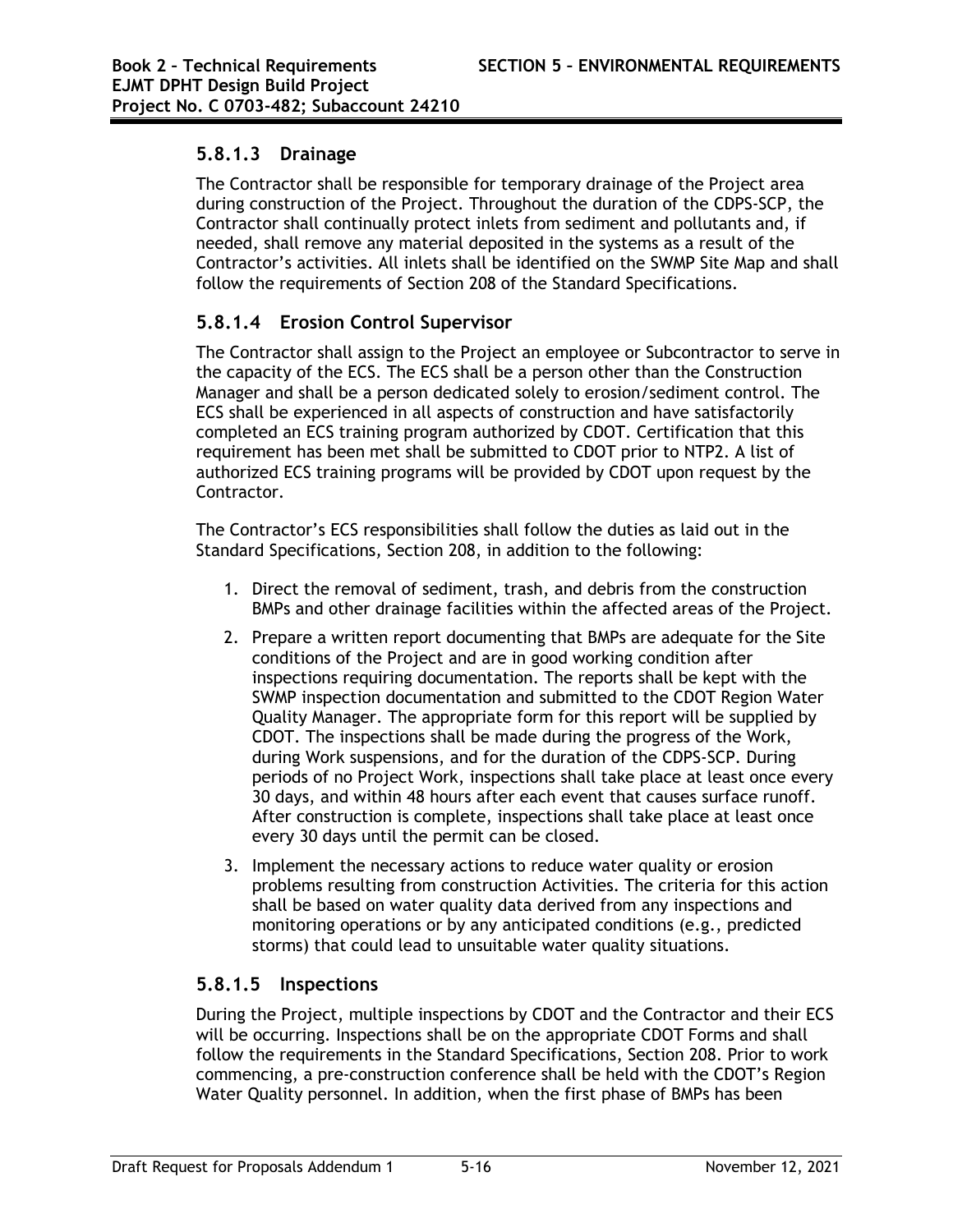installed, the Contractor shall notify CDOT's Region Water Quality personnel to come out and inspect the BMPs for proper installation. Work shall not begin until the BMP installation inspection has occurred. CDOT's Region Water Quality personnel will be inspecting the Site on a monthly basis, as well as during the surprise Regional Erosion Control Assessment Team inspections. The Region Water Quality personnel may inspect the Project at any time and document any noncompliance issues that need to be resolved immediately by the Contractor. Fines may be assessed to the Contractor with the potential of Project shut downs, depending on the severity of the non-compliance. Prior to Interim Acceptance of the Project construction, CDOT's Region Water Quality personnel shall be notified to perform a final walkthrough inspection. Any items identified for maintenance, replacement, or removal shall be done immediately or liquidated damages may be incurred upon the Contractor.

#### **5.8.1.6 Colorado Discharge Permit System, Stormwater Construction Permit Closure**

The Contractor shall be responsible for all stormwater permit requirements until the Project has achieved final stabilization (see Book 2, Section 17, Landscaping) and the CDPS-SCP can be closed. This includes the maintenance of all BMPs, maintenance of all seeded/landscaped areas, and removal of all BMPs once all erosion potential has been eliminated.

### **5.8.1.7 Municipal Separate Storm Sewer Permit**

CDOT has obtained an MS4 Permit for the storm drainage systems it owns and maintains. The Contractor shall be responsible for complying with the terms and conditions of the CDOT MS4 Permit that pertain to the Project. Since the Project is outside CDOT's MS4 urbanized area, the New Development/Redevelopment section does not apply. However, an Industrial Discharge Permit shall apply to any discharge of treated Fire Suppression System runoff. The Industrial Discharge Permit for the EJMT is included in the Reference Documents to show existing effluent limitations. The Project may be required to obtain its own Industrial Discharge Permit which may be more restrictive than the example provided, and the proposed treatment system shall meet the stricter provisions, as necessary. The MS4 Permit is available on the web at

#### http://www.coloradodot.info/programs/environmental/water-quality/documents

The Contractor shall install BMPs for the Project in accordance with the CDOT Erosion Control and Stormwater Quality Guide. The Contractor shall construct permanent water quality BMPs for the Project as necessary to comply with the requirements of the CDOT MS4 Permit. Permanent water quality BMPs for the Project shall include, but are not limited to, such components as sediment basins and proprietary vaults, water quality ponds, grass roadside ditches, and grass buffer strips.

The Contractor shall immediately notify CDOT of any suspected illicit or improper connections or discharges into any storm sewer system discovered during construction of the Project.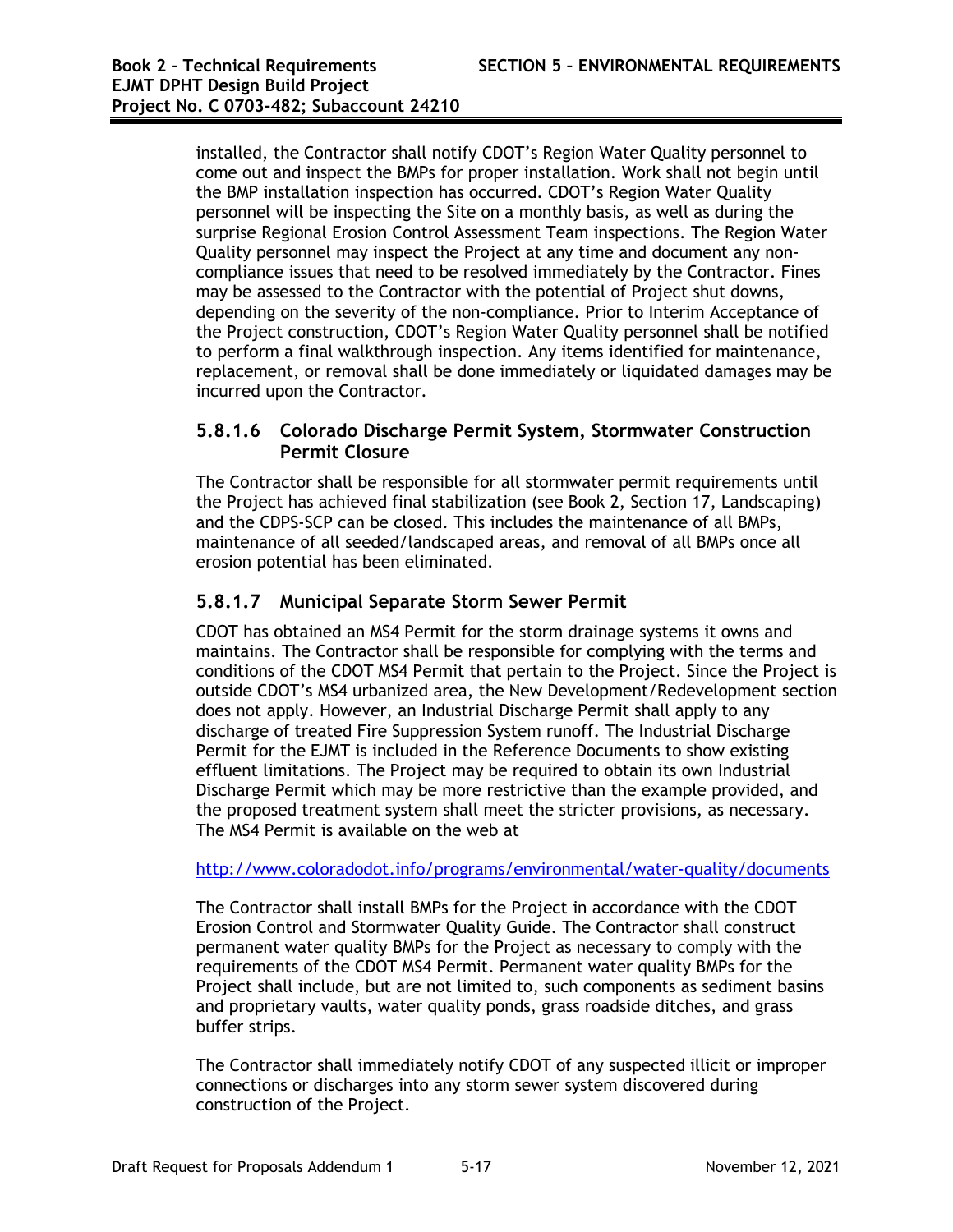CDOT will be responsible for investigation of the suspected illicit connection and implementing corrective action. The Contractor shall not maintain, reconnect, or otherwise allow discharge of improperly disposed materials into the storm sewer system within the limits of the Project.

The existing drainage system at the EJMT is designed to capture stormwater and snowmelt runoff. Runoff from the Fixed Fire Suppression System can be captured by this system-but it is anticipated that adequate treatment of such runoff using stormwater BMPs is not feasible or effective. The Contractor shall either demonstrate the feasibility of on-Site treatment and design and construct such on-Site treatment facilities; or design and construct facilities that contain the fire system runoff for haulage and treatment off-Site later. If the system is designed to treat runoff on-Site, then the discharge shall meet the Industrial Discharge Permit requirements for discharge into Clear Creek. The existing wastewater treatment plant located at the EJMT shall not be used for any Fixed Fire Suppression System runoff, storage, or treatment.

## **5.8.2 Wetlands/Waters of the U.S. and Section 404 Permit**

### **5.8.2.1 Permit Application**

No impacts to wetlands and waters of the U.S. were identified during Preliminary Design.

Should subsequent design identify an impact of a regulated wetland and waters of the U.S., the Contractor shall prepare a Clean Water Act, Section 404 Permit Application for impacts to wetlands and Waters of the U.S. The Application shall be submitted to CDOT for review and in advance of a subsequent submittal to CDOT for Approval and submittal to USACE at least 45 days before the start of construction Activity which would impact wetlands or other waters of the U.S. The Contractor shall submit a Wetland Finding Report if impacts exceed the thresholds identified in the 2006 "*Memorandum of Agreement between FHWA and CDOT Regarding the Programmatic Approval of Wetland Findings*". Depending on the final assessment of wetland impacts, a CDOT Functional Assessment of Colorado Wetlands (FACWet) may be required. The Contractor shall comply with the requirements and special conditions outlined in the Section 404 Permit.

### **5.8.2.2 Wetlands Field Investigation and Identification**

A wetland delineation was conducted in the summer of 2013 for the EJMT FFSS based on the Preliminary Design Plans. Wetland and waters of the U.S. locations that were identified during the 2013 survey are shown in Book 2, Section 5 Exhibit A. If impacts are proposed outside the 2013Wetland Survey Area, the Contractor shall have a qualified biologist or wetland specialist conduct a wetland survey and delineation in accordance with the guidelines and criteria of the USACE 1987 Wetland Delineation Manual (Environmental Laboratory, 1987) and the Supplement to the Corps of Engineers Wetland Delineation Manual: Western Mountains, Valleys, and Coast Region. Wetlands field investigation and identification associated with the Project include, but are not limited to, the following Activities: Prior to construction Activities, the Contractor shall identify and mark (with orange fencing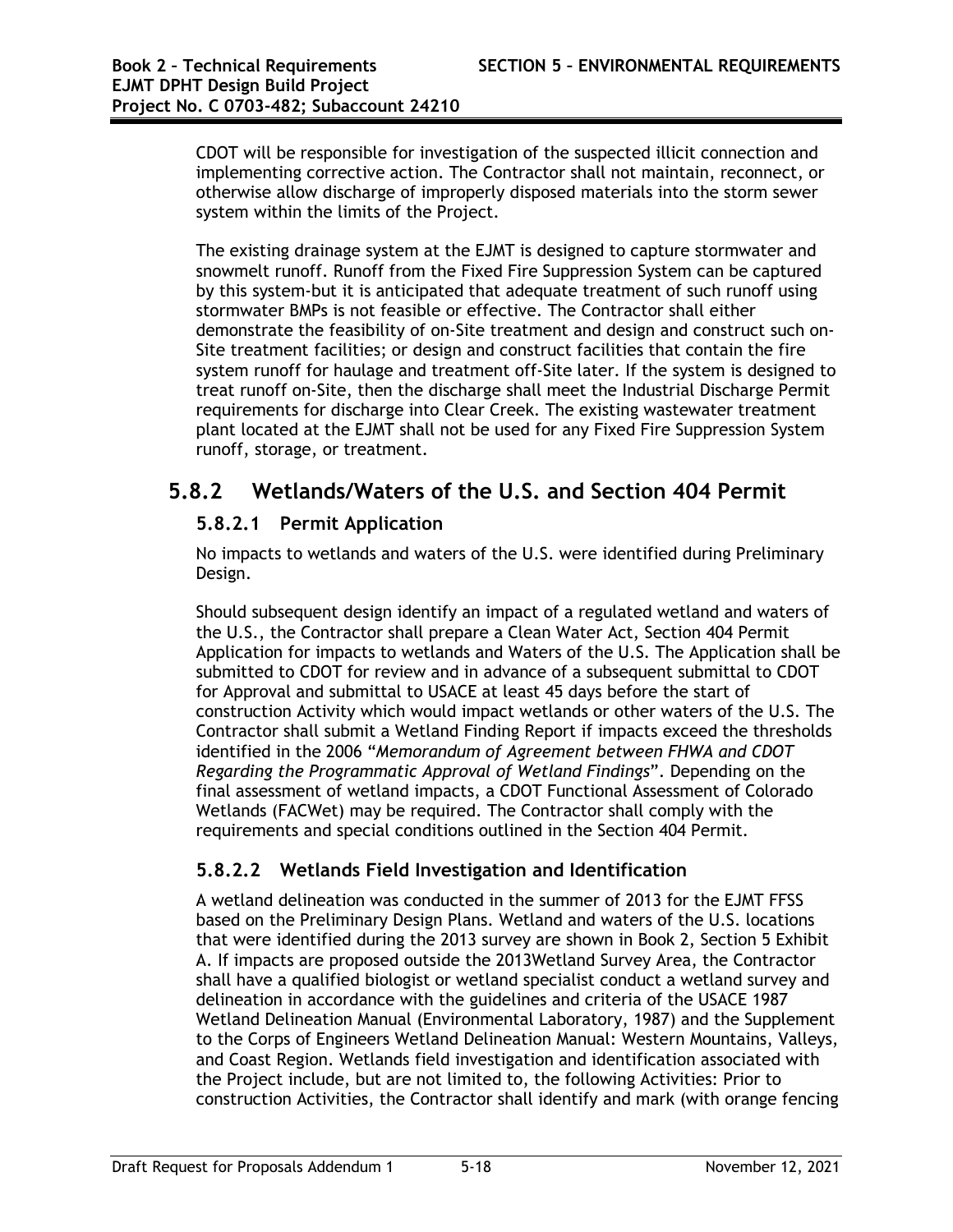or flagging) all wetlands and Waters of the U.S. that have the potential to be impacted by the Work. The Contractor shall identify the wetlands and Waters of the U.S. that will actually be impacted by the Project, calculate the actual acreage of impacts, and submit that information to CDOT for review prior to commencement of the associated Work.

The Contractor shall report in the updated Environmental Compliance Work Plan all wetlands and Waters of the U.S. impacted during the previous month's Work. CDOT will utilize this information to complete annual monitoring requirements, if applicable, per conditions stipulated in the Section 404 Permit.

### **5.8.2.3 Impact Monitoring**

Impacts to wetlands are not anticipated, unless substantive deviations from the preliminary design occur. If impacts occur as a result of design changes, then the Contractor will be required to conduct permitting and mitigation in accordance with USACE and CDOT protocols.

Prior to construction, the Contractor shall fence off wetlands to be avoided during construction Activities. Wetland and Waters of the U.S. locations are shown in Book 2, Section 5 Exhibit A. Wetland boundaries determined previously during completion of the Categorical Exclusion shall be used by the Contractor to calculate all impacts associated with the Project unless impacts are proposed outside the 2013 wetland survey area. The Contractor shall employ all applicable avoidance and minimization measures, strategies, and BMPs to minimize impacts and protect wetlands and Waters of the U.S. to the greatest extent possible. The Contractor shall update CDOT throughout the duration of the Work on the calculations of estimated and actual wetland and Waters of the U.S. impacts. If at any time estimated impacts are calculated to change, immediate consultation with CDOT shall be initiated. Should waterway diversions be required, the Contractor shall submit a Diversion Plan, included as part of the Section 404 Permit Application, to CDOT prior to beginning any construction Activity within the creek(s). The Contractor shall be responsible for implementation of permits for any wetland and waterway impacts during construction.

#### **5.8.2.4 Wetland and Waters of the U.S. Mitigation**

If impacts to wetlands and Waters of the U.S. occur, the Contractor shall mitigate for temporary and permanent wetland impacts, through banking, to both jurisdictional and non-jurisdictional wetlands on a 1:1 basis, at a minimum. The Contractor shall purchase any wetland bank credits from a wetland mitigation bank approved by the USACE. CDOT requires mitigation for all permanent impacts to wetlands based on acreage.

## **5.8.3 Construction Dewatering Permit**

The Contractor shall obtain a Construction Dewatering Permit from the CDPHE for any dewatering of groundwater during construction in accordance with Water Quality Control Division (WQCD) requirements. The Contractor shall apply for this permit at least 30 days prior to the start of discharge Activities. The Contractor shall provide all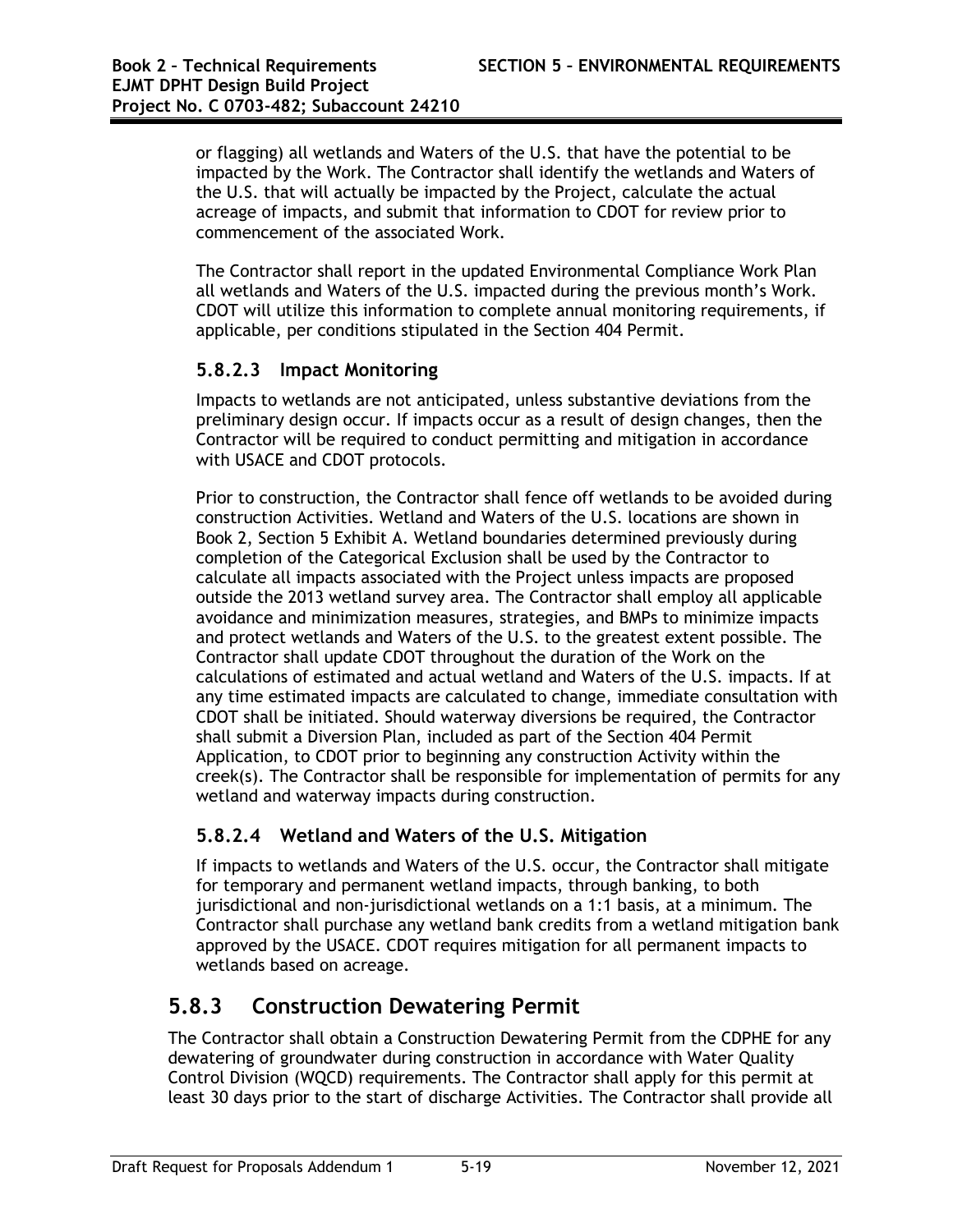information needed to assist the WQCD in their evaluation and setting of a water quality standard for this permit, which may include monitoring of the discharged water.

The Contractor shall monitor for any settlement caused by dewatering. The Contractor shall conduct a preliminary survey of any private property or buildings that may be affected by dewatering to establish existing conditions.

The Contractor shall repair any damage caused by dewatering operations.

The Contractor shall construct settling ponds for effluent from dewatering operations, as required by the Construction Dewatering Permit.

All costs for dewatering Work shall be the obligation of the Contractor.

## **5.8.4 SB-40 Wildlife Certification**

Preliminary design of the Project indicates that SB-40 resources would not be impacted; therefore, SB-40 Wildlife Certification would not be required. However, if the Contractor's design changes impact a potential SB-40 eligible resource, then the Contractor shall comply with the General and Special Conditions provided in the April 2013, "*Guidelines for Senate Bill 40 Wildlife Certification*" developed and agreed upon by CPW and CDOT. The Contractor shall prepare an application for a formal Wildlife Certification to CPW for activities in areas that are subject to Colorado Senate Bill-40 (SB-40). After CDOT's Approval, CDOT will submit the application to CPW at least 60 days prior to planned construction or maintenance Activities to allow 30 days for CPW review of the submitted documents and 30 days for follow-up coordination, if required. CPW will complete its review of the application and issue SB-40 Certification or request additional information or mitigation commitments within 30 days of final submittal. The Contractor shall submit its application so as to allow CDOT sufficient time to complete these activities.

# **5.9 Deliverables**

At a minimum, the Contractor shall submit the following to CDOT for Review, Approval, or Acceptance:

| <b>Deliverable</b>                            | Review,<br>Acceptance or<br>Approval | <b>Schedule</b>                                    |
|-----------------------------------------------|--------------------------------------|----------------------------------------------------|
| Draft Environmental Compliance Work<br>Plan   | Acceptance                           | Within 30 days after NTP1                          |
| Final Environmental Compliance Work<br>Plan   | Acceptance                           | No later than 30 days prior to<br>NTP <sub>2</sub> |
| Environmental Compliance Work Plan<br>updates | Acceptance                           | Regularly                                          |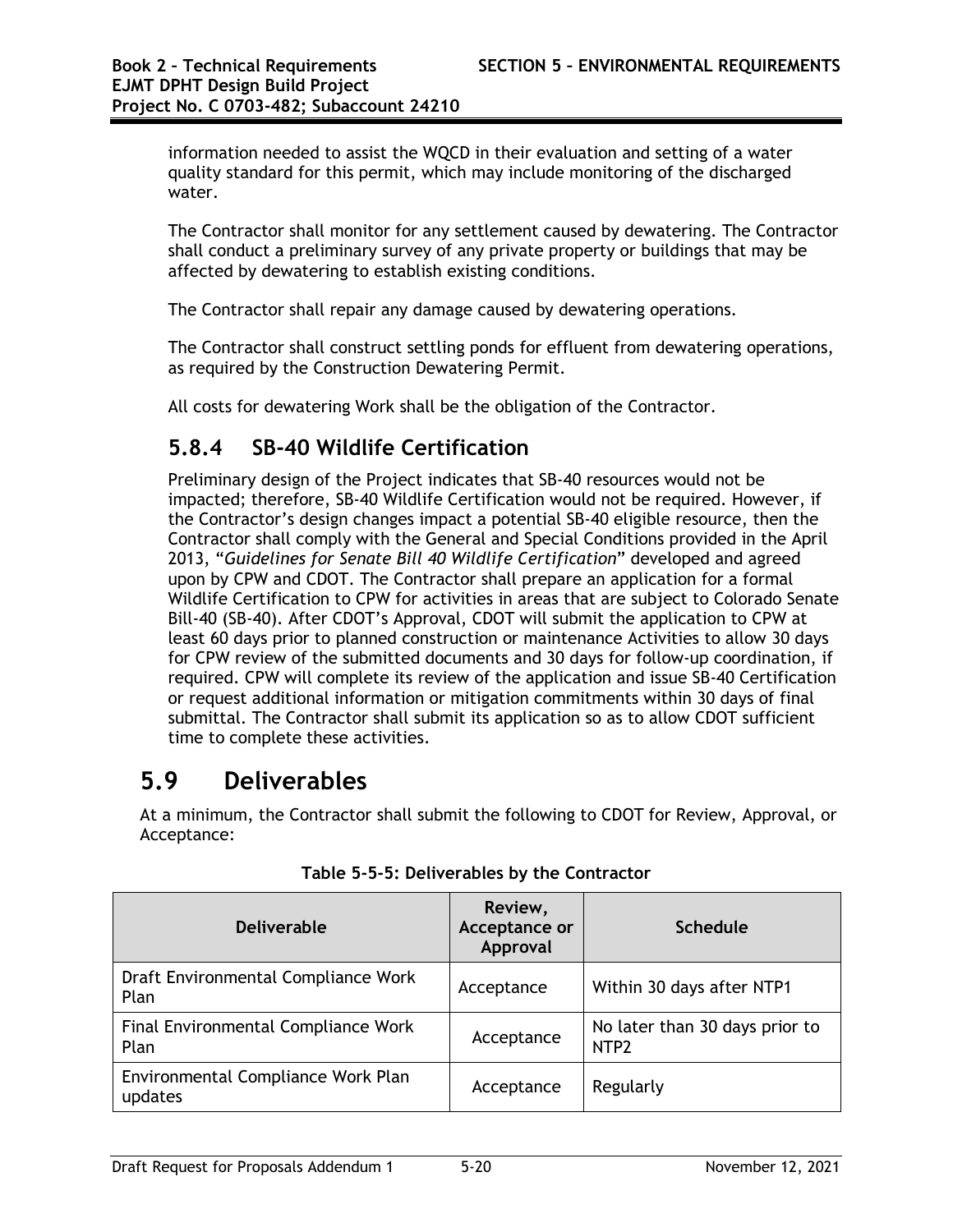# **EJMT DPHT Design Build Project Project No. C 0703-482; Subaccount 24210**

| <b>Deliverable</b>                                                                                                                                                                           | Review,<br>Acceptance or<br>Approval | <b>Schedule</b>                                                                     |
|----------------------------------------------------------------------------------------------------------------------------------------------------------------------------------------------|--------------------------------------|-------------------------------------------------------------------------------------|
| <b>Final Environmental Compliance Work</b><br>Plan                                                                                                                                           | Approval                             | As a condition for Interim<br>Acceptance                                            |
| Design Plan submittal to the CDOT<br>Paleontologist                                                                                                                                          | Review                               | Prior to associated<br>construction Activities                                      |
| Draft Materials Management Plan (MMP)                                                                                                                                                        | Review                               | Within 30 days after NTP1                                                           |
| Draft Health and Safety Management<br>Plan (HASP)                                                                                                                                            | Review                               | Within 30 days after NTP1                                                           |
| Draft Spill Prevention Control and<br>Countermeasures (SPCC) Plan                                                                                                                            | Review                               | Within 30 days after NTP1                                                           |
| Final Materials Management Plan (MMP)                                                                                                                                                        | Acceptance                           | No later than 30 days prior to<br>NTP <sub>2</sub>                                  |
| <b>Final Health and Safety Management</b><br>Plan (HASP)                                                                                                                                     | Acceptance                           | No later than 30 days prior to<br>NTP <sub>2</sub>                                  |
| Final Spill Prevention Control and<br>Countermeasures (SPCC) Plan                                                                                                                            | Acceptance                           | No later than 30 days prior to<br>NTP <sub>2</sub>                                  |
| Remediation Scope of Work                                                                                                                                                                    | Approval                             | Prior to commencing<br><b>Remediation Work</b>                                      |
| Recognized Hazardous Materials Reports                                                                                                                                                       | Review                               | Monthly                                                                             |
| CDOT Reevaluation Form #1399                                                                                                                                                                 | Approval                             | For any Work not approved as<br>a part of the Categorical<br>Exclusion, as required |
| Environmental permits (Section 5.4<br>above)                                                                                                                                                 | Acceptance                           | Per the requirements of the<br>permit and the Contract<br><b>Documents</b>          |
| <b>SWMP Site Map</b>                                                                                                                                                                         | Acceptance                           | Prior to RFC                                                                        |
| SWMP Plan(s)                                                                                                                                                                                 | Acceptance                           | Prior to RFC                                                                        |
| Clearly label environmentally sensitive<br>areas (wetlands, riparian areas, and<br>areas of undisturbed subalpine habitat)<br>with "No Parking and No Staging Area"<br>on final plan sheets. | Review                               | As part of the final plan sheet<br>submittal                                        |

All deliverables shall also conform to the requirements of Book 2, Section 3.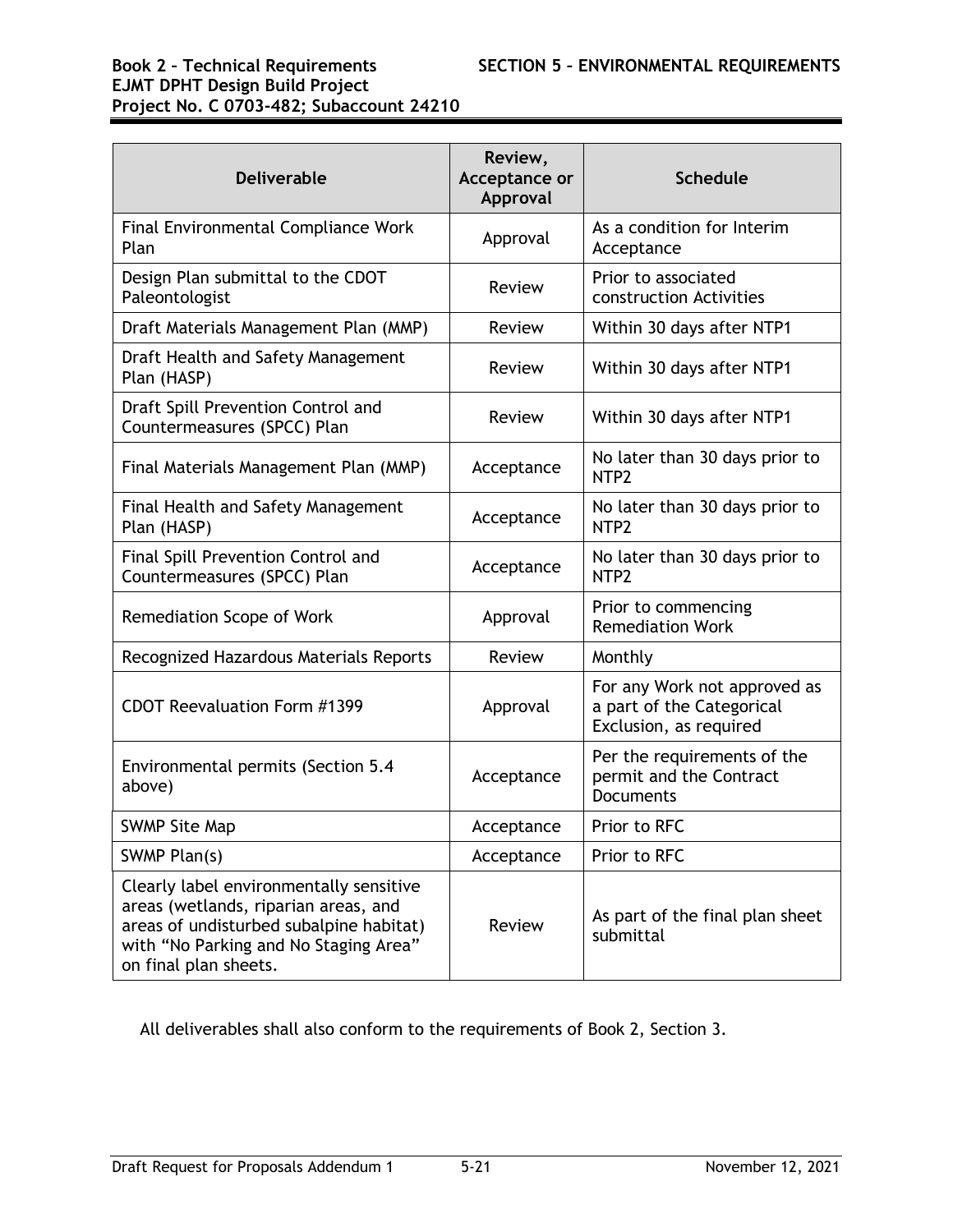# **5.10 Project Special Provisions**

The following pages provide the modified standard specifications that shall be applicable to the Project.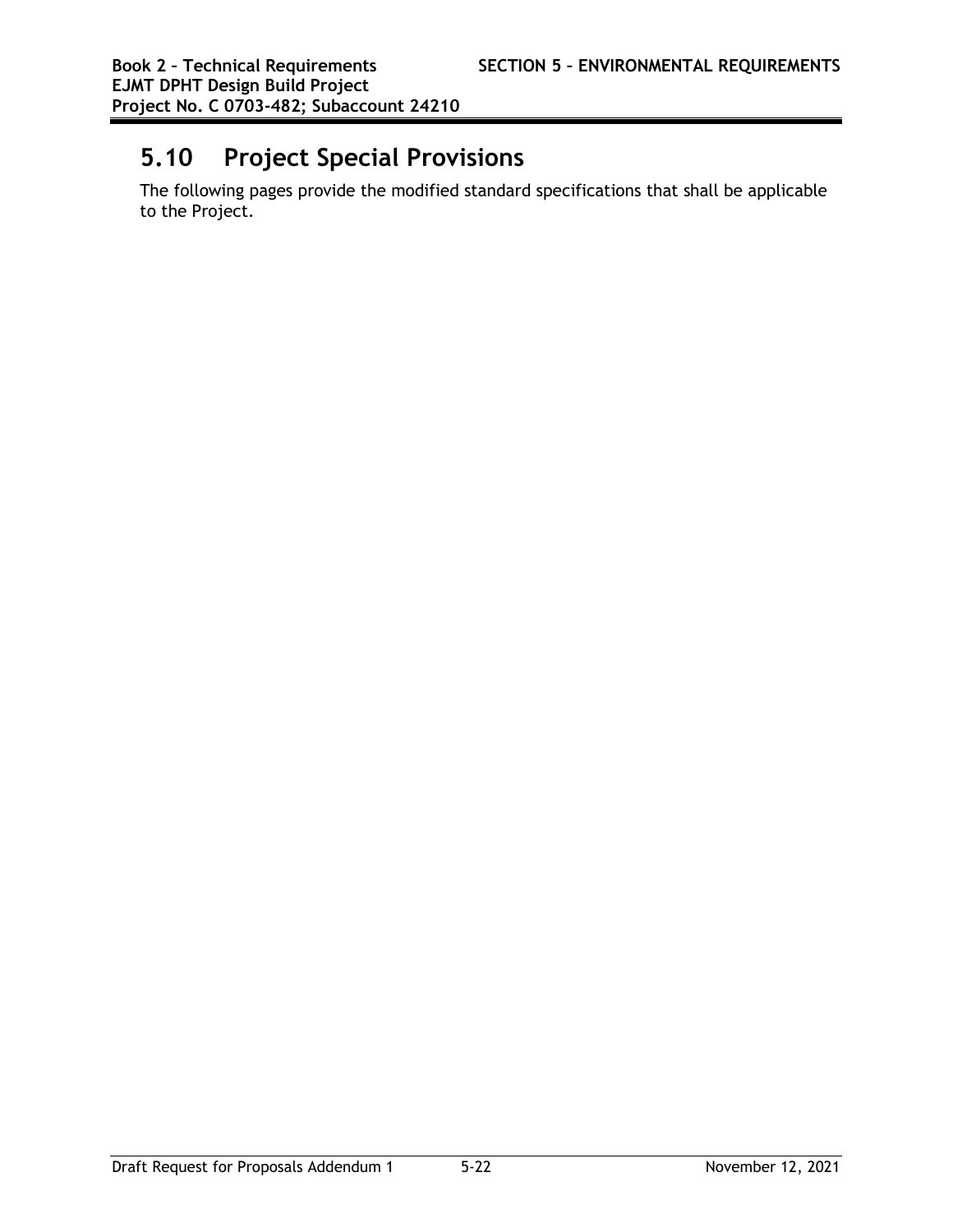#### **REVISION OF SECTION 211 DEWATERING**

Section 211 is hereby added to the Standard Specifications for this project as follows:

#### **DESCRIPTION**

**211.01** This Work consists of dewatering to facilitate construction activities.

#### **CONSTRUCTION REQUIREMENTS**

**211.02** Groundwater within the Project limits may have contaminants at concentrations greater than that acceptable for direct discharge under standard NPDES permits and other beneficial uses. The Contractor shall manage contaminated groundwater in accordance to the requirements herein.

Removal, sample collection, analytical testing, containerization, transportation, and disposal or treatment of all contaminated groundwater shall be in accordance with Standard Specifications 250, and 107.25 and the Contractor's Dewatering Plan and Materials Management Plan. The Contractor shall manage the Work according to guidelines and criteria from CDPHE and the State Engineer's Office. Contaminated groundwater shall either be treated on-site or containerized and hauled off-Site for treatment at a permitted treatment facility, as Approved by CDOT.

The Contractor shall:

Minimize the disturbance of contaminated groundwater by avoidance.

1. Limit intrusion of groundwater into excavations.

The Contractor shall obtain the appropriate Colorado Discharge Permit System (CDPS) general permit for management of groundwater from CDPHE Water Quality Control Division. A completed application shall be submitted to CDPHE at least 4 weeks prior to commencement of dewatering operations.

In accordance with permit procedures, the Contractor shall fill out and submit a monthly Discharge Monitoring Report (DMR) to CDPHE for the life of the permit. Copies of monthly submittals shall be provided to CDOT.

The Contractor shall measure the rate of groundwater discharge during the dewatering process using a certified inline flow device capable of measuring flow rates with an accuracy of plus or minus five (5) gallons per minute. The Contractor shall record the rate of discharge daily and shall submit a discharge report to the Engineer weekly.

The Contractor shall submit a Dewatering Plan to CDOT at least 4 weeks prior to the start of dewatering operations. This Plan shall detail the Contractor's method of dewatering for all construction activities. The Dewatering Plan shall be stamped "Approved for Construction" and signed by the Contractor.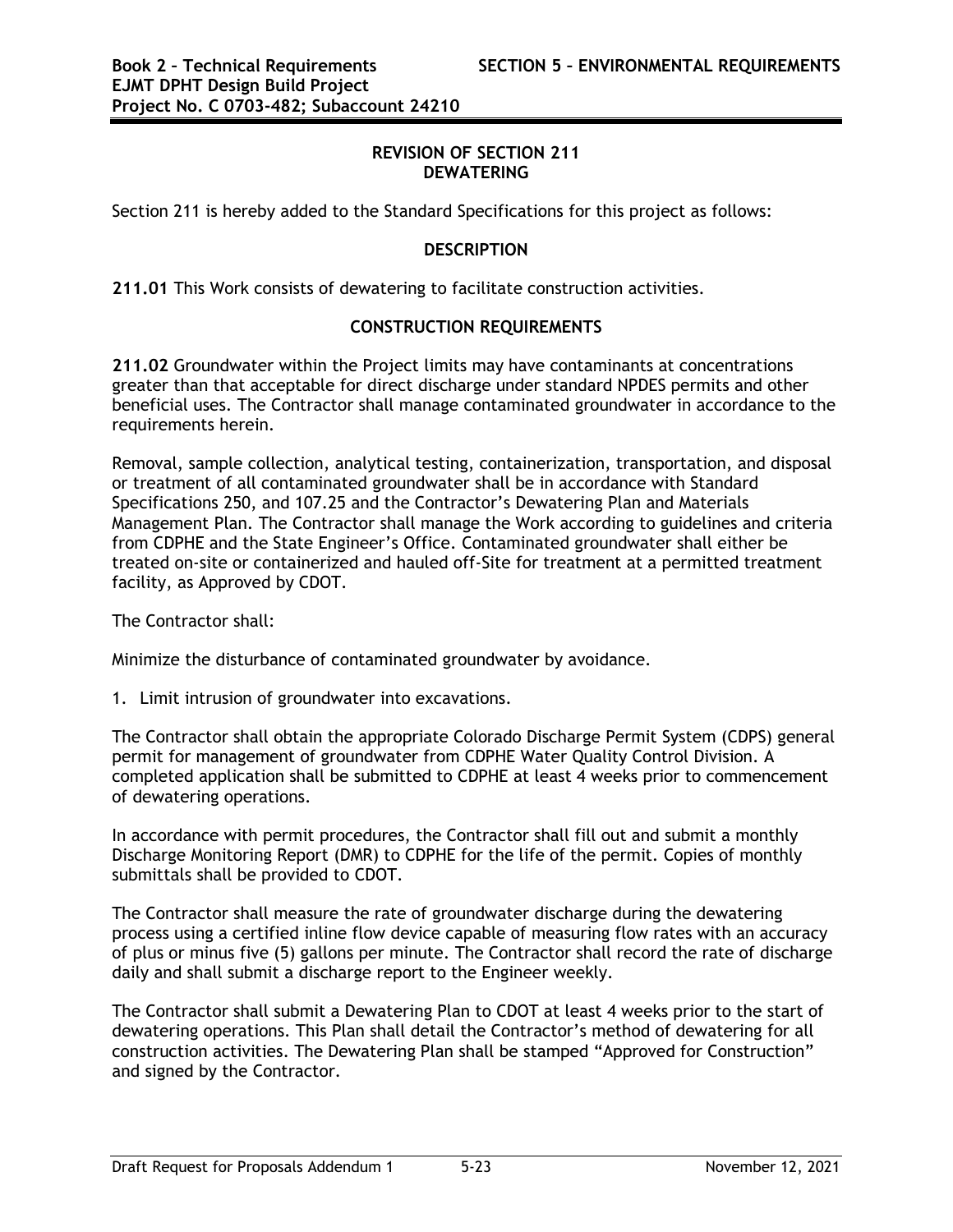#### **-2- REVISION OF SECTION 211 DEWATERING**

The Dewatering Plan shall provide complete details of the Contractor's method for construction dewatering including:

Copies of all permits required for dewatering, including treatment of and (or) disposing of contaminated groundwater.

- 1. If applicable, copies of agreements for disposing of groundwater in storm sewers, sanitary sewers etc.
- 2. Method and details for minimizing dewatering for all construction activities.
- 3. Method of measuring groundwater discharge for dewatering activities.
- 4. Equipment descriptions including size, number, type, capacity, and location of equipment during dewatering operations.
- 5. Methods of testing groundwater to determine appropriate disposal methods.
- 6. Detailed methods for disposal of contaminated groundwater.
- 7. If applicable, name of facility where contaminated groundwater is to be delivered.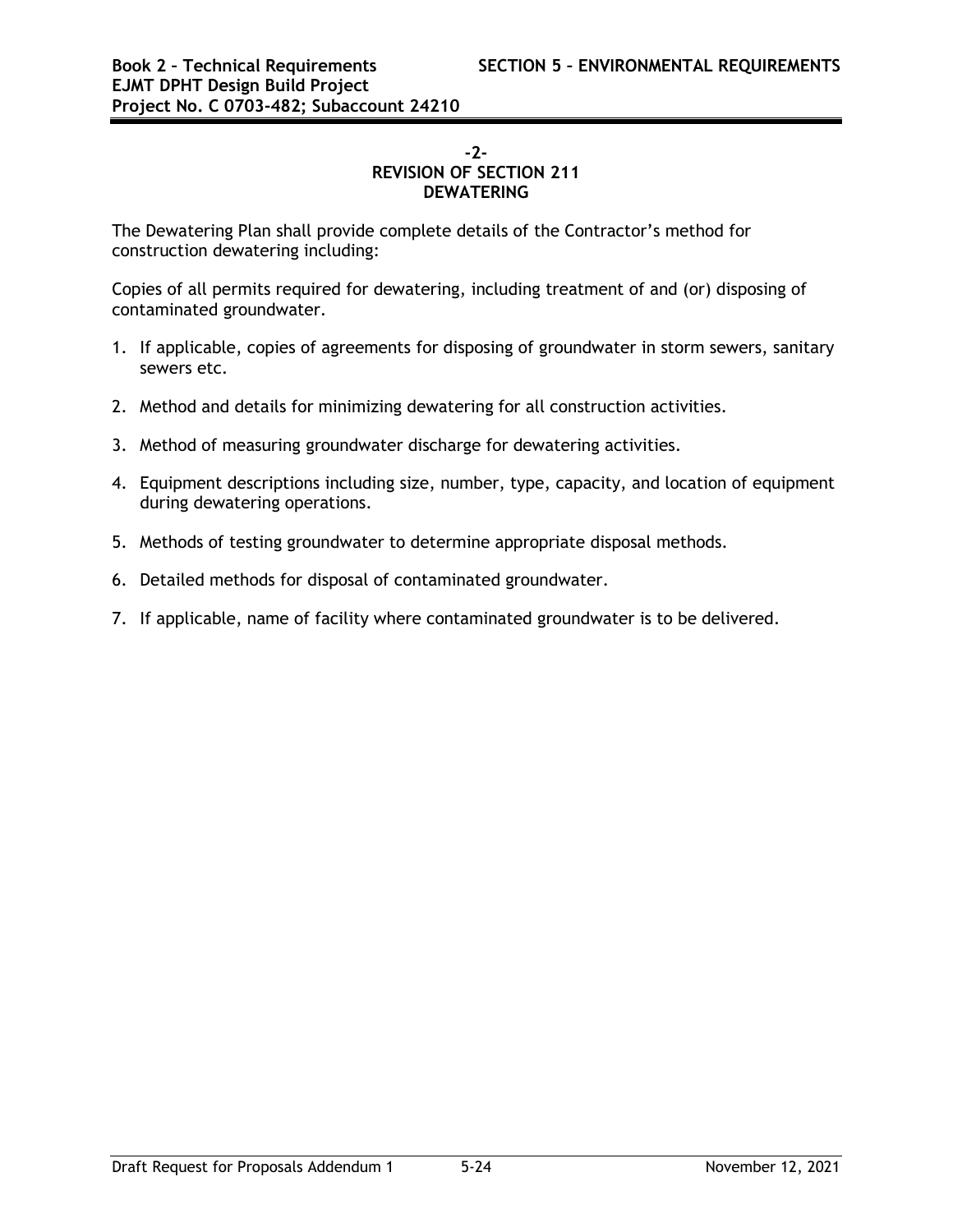#### **REVISION OF SECTION 240 PROTECTION OF MIGRATORY BIRDS BIOLOGICAL WORK PERFORMED BY THE CONTRACTOR'S BIOLOGIST**

Section 240 is hereby added to the Standard Specifications for this Project as follows:

#### **DESCRIPTION**

**240.01** This work consists of protecting migratory birds during construction.

#### **MATERIALS**

**240.02** The Contractor shall schedule clearing and grubbing operations and work on structures to avoid taking (pursue, hunt, take, capture or kill; attempt to take, capture, kill or possess) migratory birds protected by the Migratory Bird Treaty Act (MBTA).

#### **CONSTRUCTION REQUIREMENTS**

**240.03** The Contractor shall retain a qualified wildlife biologist for this Project. The wildlife biologist shall have a minimum of three years of experience conducting migratory bird surveys and implementing the requirements of the MBTA. The Contractor shall submit documentation of the biologist's education and experience. A biologist with less experience may be used by the Contractor subject to CDOT Approval based on review of the biologist's qualifications.

The wildlife biologist shall survey the location of each protected nest, bird species, the protection method used, and the date installed. A copy of these records shall be submitted to CDOT for Review.

- (a) *Vegetation Removal.* When possible, vegetation shall be cleared prior to the time when active nests are present. Vegetation removal activities shall be timed to avoid the migratory bird breeding season which begins on April 1 and runs to August 31. All areas scheduled for clearing and grubbing between April 1 and August 31 shall first be surveyed within the work limits for active migratory bird nests. The Contractor's wildlife biologist shall also survey for active migratory bird nests within 50 feet outside work limits. Contractor personnel shall enter areas outside CDOT right of way only if a written, signed document granting permission to enter the property has been obtained from the property owner. The Contractor shall document all denials of permission to enter property. The Contractor shall avoid all active migratory bird nests. The Contractor shall avoid the area within 50 feet of the active nests or the area within the distance recommended by the biologist until all nests within that area have become inactive. Inactive nest removal and other necessary measures shall be incorporated into the work as follows:
	- 1. *Tree and Shrub Removal or Trimming.* Tree and shrub removal or trimming shall occur before April 1 or after August 31 if possible. If tree and shrub removal or trimming will occur between April 1 and August 31, a survey for active nests shall be conducted by the wildlife biologist within the seven days immediately prior to the beginning of work in each area of tree and shrub removal or trimming. The survey shall be conducted for each phase of tree and shrub removal or trimming.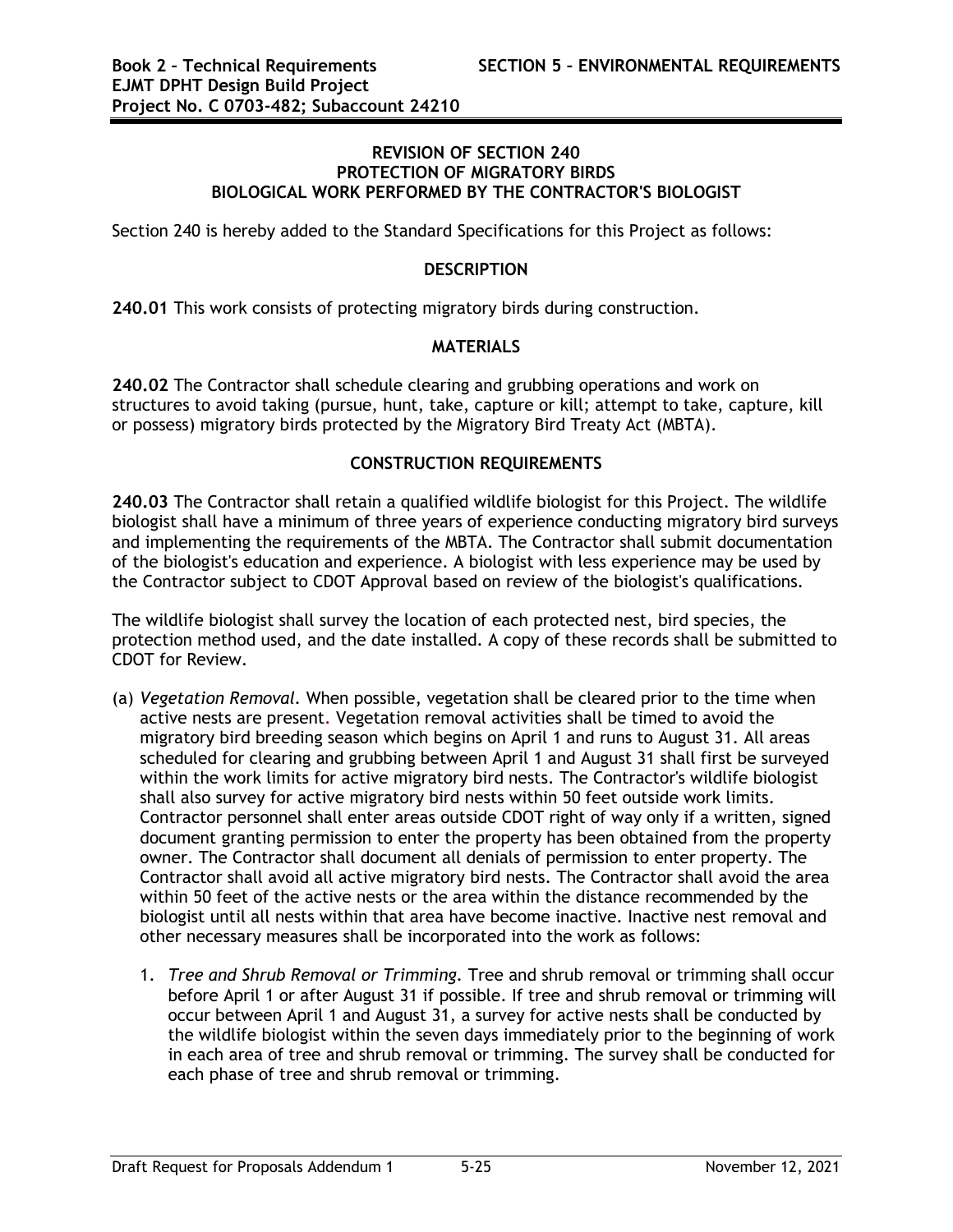#### **-2-**

#### **REVISION OF SECTION 240 PROTECTION OF MIGRATORY BIRDS BIOLOGICAL WORK PERFORMED BY THE CONTRACTOR'S BIOLOGIST**

If an active nest containing eggs or young birds is found, the tree or shrub containing the active nest shall remain undisturbed and protected until the nest becomes inactive. The nest shall be protected by placing fence (plastic) a minimum distance of 50 feet from each nest to be undisturbed. This buffer dimension may be changed if determined appropriate by the wildlife biologist and Approved by CDOT. Work shall not proceed within the fenced buffer area until the young have fledged or the nests have become inactive.

If the fence is knocked down or destroyed by the Contractor, CDOT will suspend the work, wholly or in part, until the fence is satisfactorily repaired at the Contractor's expense. Time lost due to such suspension will not be considered a basis for adjustment of time charges, but will be charged as contract time.

2. *Grasses and Other Vegetation Management*. Due to the potential for encountering ground nesting birds' habitat, if work occurs between April 1 and August 31, the area shall be surveyed by a wildlife biologist within the seven days immediately prior to ground disturbing activities.

The undisturbed ground cover to 50 feet beyond the planned disturbance, or to the right of way line, whichever is less, shall be maintained at a height of 6 inches or less beginning April 1 and continuing until August 31 or until the end of ground disturbance work, whichever comes first.

If birds establish a nest within the survey area, an appropriate buffer of 50 feet will be established around the nest by the CDOT biologist. This buffer dimension may be changed if determined appropriate by the CDOT. The Contractor shall install fence (plastic) at the perimeter of the buffer. Work shall not proceed within the buffer until the young have fledged or the nests have become inactive.

If the fence is knocked down or destroyed by the Contractor, CDOT will suspend the work, wholly or in part, until the fence is satisfactorily repaired at the Contractor's expense. Time lost due to such suspension will not be considered a basis for adjustment of time charges, but will be charged as contract time.

- (b) *Work on structures*. The Contractor shall prosecute work on structures in a manner that does not result in a taking of migratory birds protected by the MBTA. The Contractor shall not prosecute the work on structures during the primary breeding season, April 1 through August 31, unless he takes the following actions:
	- 1. The Contractor shall remove existing nests prior to April 1. If the Contract is not awarded prior to April 1 and CDOT has removed existing nests, then the monitoring of nest building shall become the Contractor's responsibility upon Notice to Proceed.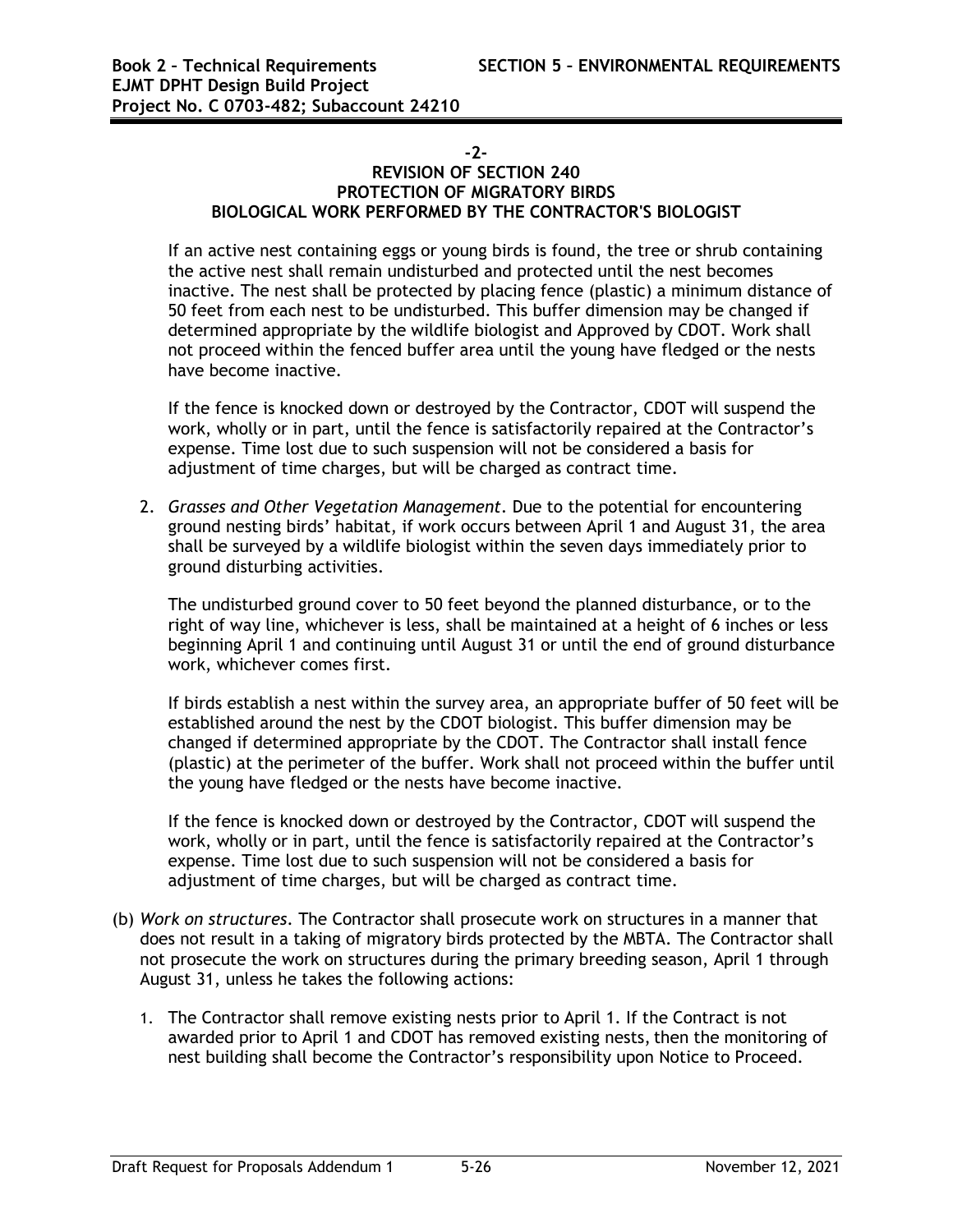#### **-3-**

#### **REVISION OF SECTION 240 PROTECTION OF MIGRATORY BIRDS BIOLOGICAL WORK PERFORMED BY THE CONTRACTOR'S BIOLOGIST**

- 2. During the time that birds are trying to build or occupy their nests, between April 1 and August 31, the Contractor shall monitor the structures at least once every three days for any nesting activity.
- 3. If birds have started to build any nests, they shall be removed before the nest is completed. Water shall not be used to remove the nests if nests are located within 50 feet of any surface waters.
- 4. Installation of netting may be used to prevent nest building. The netting shall be monitored and repaired or replaced as needed. Netting shall consist of a mesh with openings that are  $\frac{3}{4}$  inch by  $\frac{3}{4}$  inch or less.

If an active nest become established, i.e., there are eggs or young in the nest, all work that could result in abandonment or destruction of the nest shall be avoided until the young have fledged or the nest is unoccupied as determined by the wildlife biologist and Approved by CDOT. The Contractor shall prevent construction activity from displacing birds after they have laid their eggs and before the young have fledged.

If the Project continues into the following spring, this cycle shall be repeated. When work on the structure is complete, the Contractor shall remove and properly dispose of netting used on the structure.

- (c) *Taking of a Migratory Bird.* The taking of a migratory bird shall be reported to CDOT. The Contractor shall be responsible for all penalties levied by the U. S. Fish and Wildlife Service (USFWS) for the taking of a migratory bird.
- (d) CDOT Form 730, *Permission to Enter Property*, must be obtained to facilitate the wildlife biologist's ground surveys within adjacent property within 50feet of work limits, where Region Environmental Personnel have determined ground nesting bird habitat may be present. If Permission to Enter Property is denied by a property owner, the denial shall be recorded and placed in the Project file to document that due diligence was pursued.